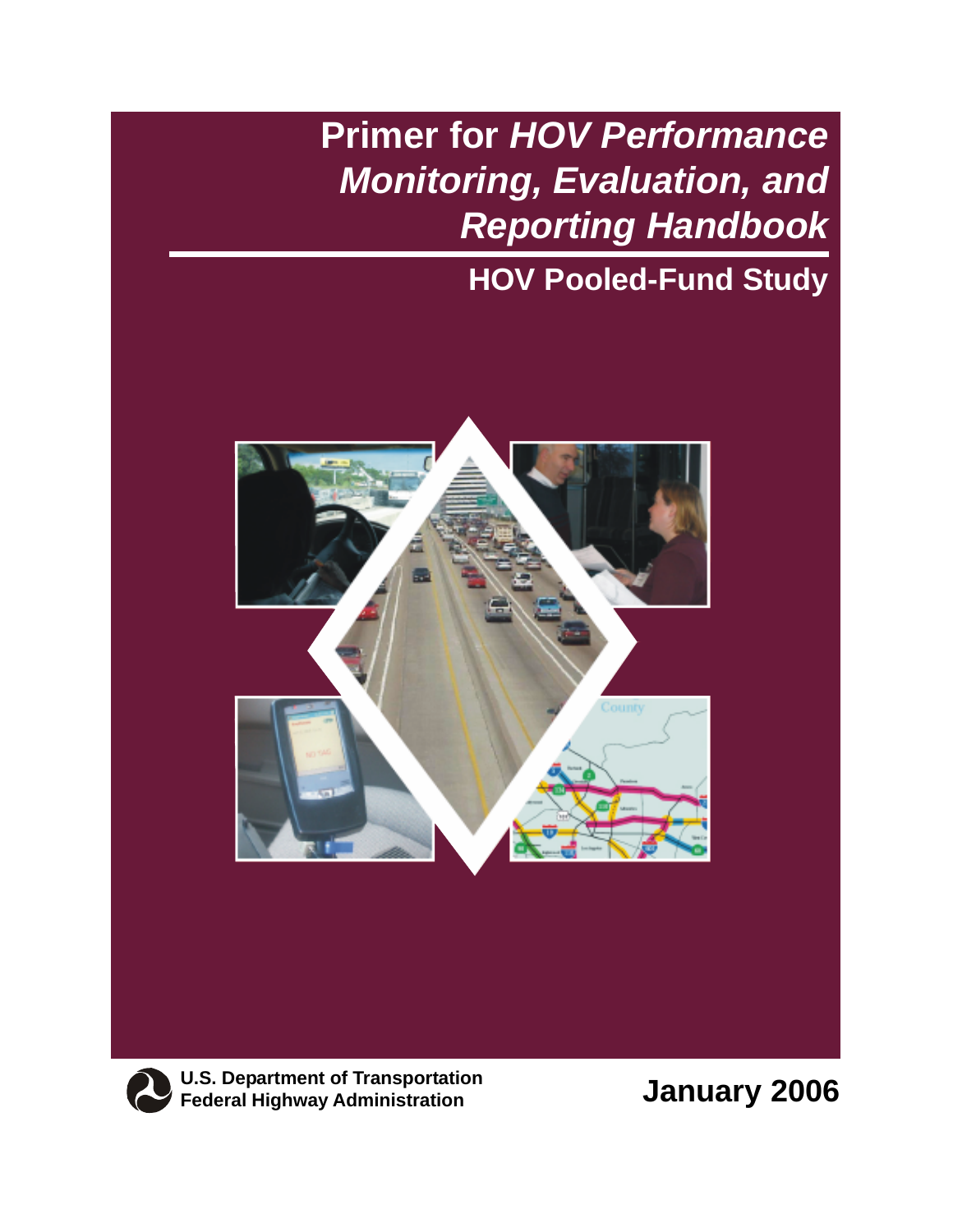## **Table of Contents**

| Coordinating HOV Monitoring with Transportation Plans 5 |  |
|---------------------------------------------------------|--|
|                                                         |  |
|                                                         |  |
|                                                         |  |
|                                                         |  |
|                                                         |  |
|                                                         |  |
|                                                         |  |
| Ongoing HOV Performance Programs  17                    |  |
|                                                         |  |
| HOV Monitoring Program Case Study Examples  19          |  |

#### **Disclaimer**

This document is disseminated under the sponsorship of the Department of Transportation in the interest of information exchange. The United States Government assumes no liability for its contents or use thereof. This document does not constitute a standard, specification, or regulation.

The United States Government does not endorse products or manufacturers. Trade and manufacturers' names appear in this document only because they are considered essential to the object of this document.

Prepared by the Texas Transportation Institute The Texas A&M University System College Station, Texas 77843 Author - Katherine F. Turnbull, Ph.D. Layout and Editing - Gary Lobaugh Word Processing - Bonnie Duke Electronic Accessibility Compliance - Tobey Lindsey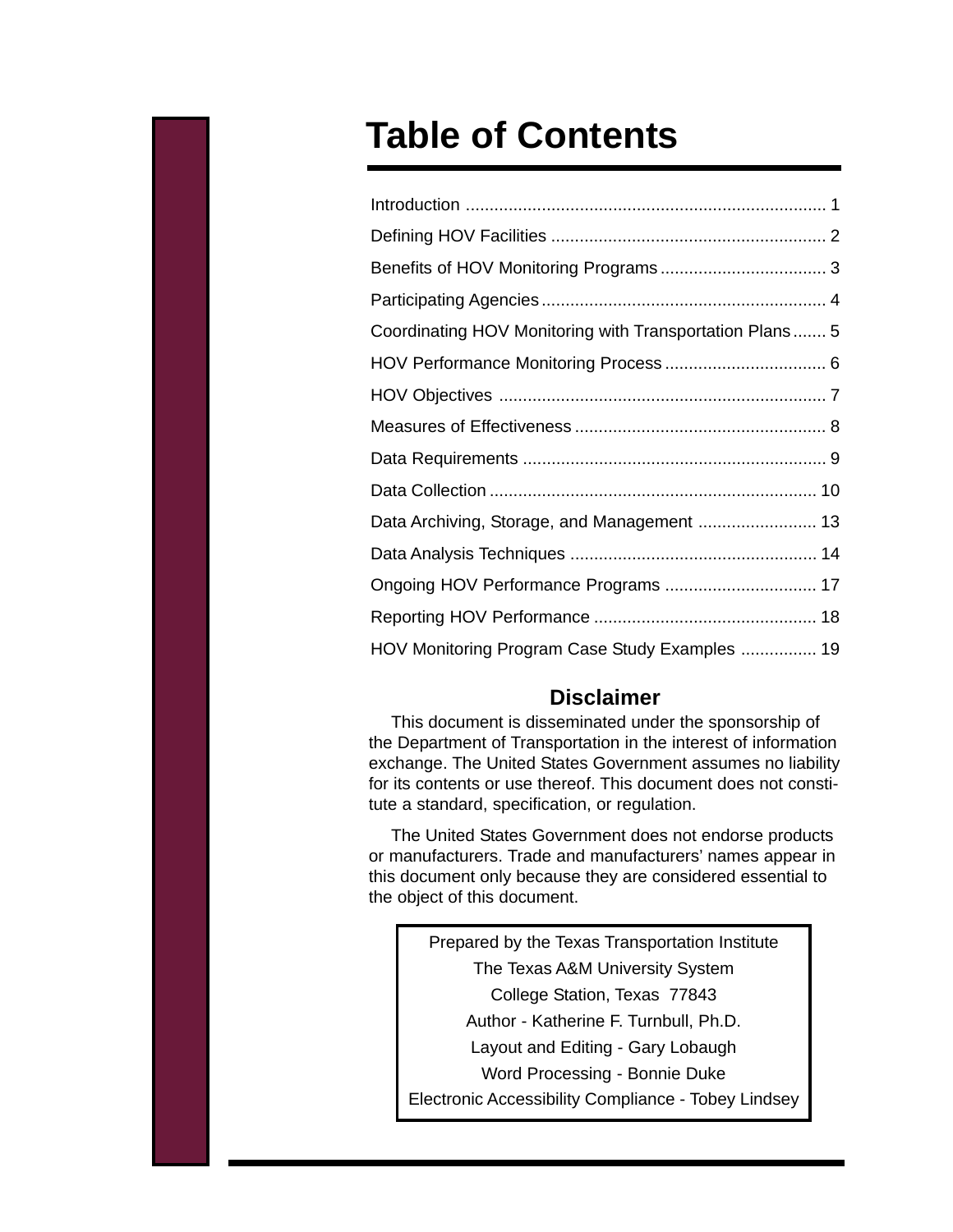# **Introduction**

Welcome to the Primer for *HOV Performance Monitoring, Evaluation, and Reporting Handbook*. This primer presents key elements for developing and conducting HOV performance monitoring programs. The primer is targeted toward policy makers and other individuals interested in the effective and efficient operation of high-occupancy vehicle (HOV) lanes.

More detailed information is available in the comprehensive *HOV Performance Monitoring, Evaluation, and Reporting Handbook*. The primary audience for the handbook is transportation professionals responsible for planning, designing, funding, operating, enforcing, monitoring, and managing HOV lanes.

The HOV Performance Monitoring, Evaluation, and Reporting project represents one of the studies sponsored by the HOV Pooled-Fund Study group and the Federal Highway Administration (FHWA). Participating state transportation agencies include California, Georgia, Maryland, Massachusetts, Minnesota, New Jersey, New York, Tennessee, Virginia, and Washington.

The HOV Pooled-Fund Study group is sponsoring other handbooks and

The goal of the HOV Pooled-Fund Study (HOV PFS) is to assemble regional, state, and local agencies, and the Federal Highway Administration (FHWA) to:

- identify common issues among agencies;
- suggest projects and initiatives;
- select and initiate projects;
- disseminate results;
- assist in solution deployment; and
- track innovations and practice.

Participating state transportation agencies include California, Georgia, Maryland, Massachusetts, Minnesota, New Jersey, New York, Tennessee, Virginia, and Washington.

primers of interest to transportation professionals and policy makers. Topics addressed in other projects include HOV lane eligibility requirements and operating hours, HOV lane safety considerations, and HOV lane enforcement.









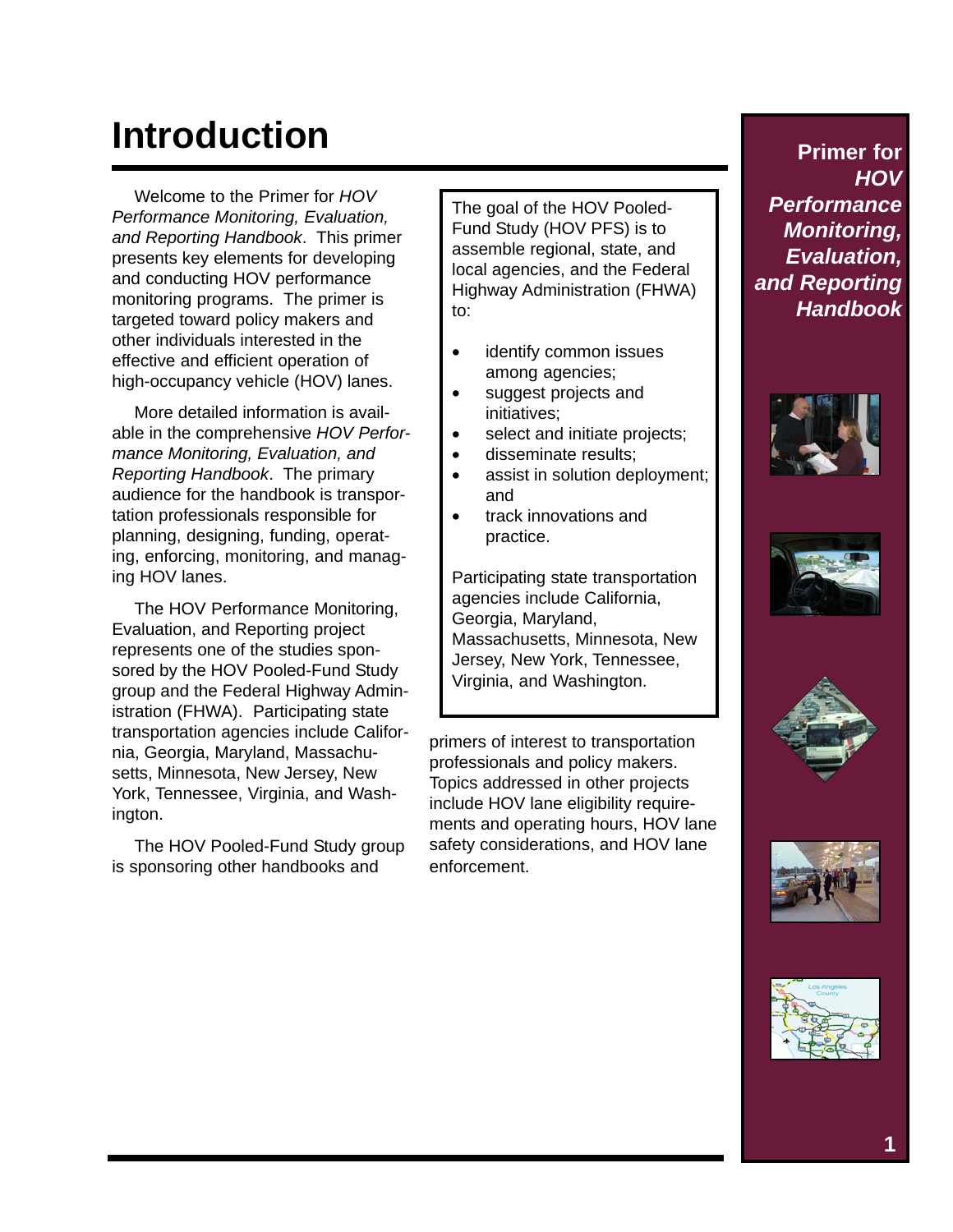### **Defining HOV Facilities**

High-occupancy vehicle (HOV) facilities represent one approach used in metropolitan areas throughout the country to help improve the peoplemoving capacity rather than vehiclemoving capacity of congested freeway corridors. The travel time savings and improved trip time reliability offered by HOV facilities provide incentives for individuals to change from driving alone to carpooling, vanpooling, or riding the bus.

The development and operation of HOV facilities have evolved over the past 30 years. Today there are some 130 HOV freeway projects in the 31 metropolitan areas in North America.

HOV facilities are usually found in heavily congested corridors where the physical and financial feasibility of expanding the roadway is limited. Supporting services, facilities, and incentives are also used to further encourage individuals to carpool, vanpool, or ride the bus. Examples of supporting elements include new and expanded bus services, park-and-ride and park-and-pool lots, regional rideshare programs, and employerbased programs. Further, high-occupancy toll (HOT) vehicles and lowemission and energy-efficient vehicles are allowed to use HOV lanes in some areas.

HOV facilities are developed and operated to provide buses, carpools, and vanpools with travel time savings and more predictable trip times to encourage individuals to choose one of these modes over driving alone. The person movement capacity of a road-



**Number of Vehicles Needed to Carry 45 People**

way increases when more people are carried in fewer vehicles.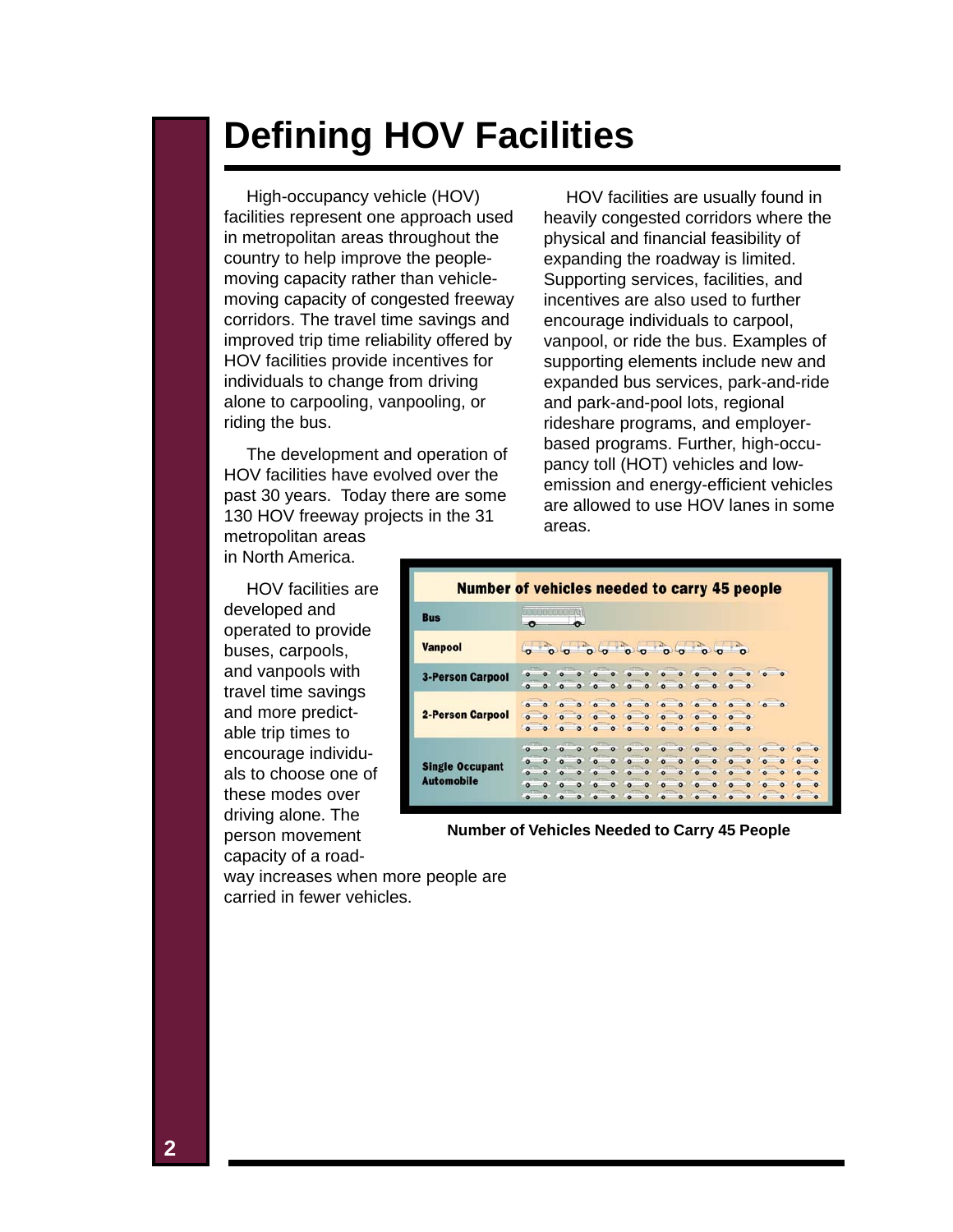# **Benefits of HOV Monitoring Programs**

#### **Federal Interest in Monitoring and Evaluating HOV Facilities**

Federal agencies, primarily the Federal Highway Administration (FHWA) and the Federal Transit Administration (FTA), are interested in HOV performance monitoring for a number of reasons. Federal funding is typically used to support the design, right-of-way acquisition, construction, and operation of freeway HOV lanes and busways. As a result, FHWA and FTA have an interest in maintaining the federal investment in these facilities and in maximizing the effective and efficient use of HOV lanes.

Provisions of the Safe, Accountable, Flexible, Efficient Transportation Equity Act: A Legacy for Users (SAFETEA-LU) require that the agencies responsible for operating HOV lanes conduct monitoring programs if certain exempt vehicles are allowed to use the lanes. These exempt categories include tolled vehicles and low-emission and energyefficient vehicles.

The operating agency is required to limit or discontinue use of the HOV lane by these vehicles if allowing access has degraded the operation of the HOV lane. The operation of an HOV lane is defined as being degraded if vehicles using the facility fail to maintain a minimum average operating speed 90 percent of the time over a consecutive 180-day period during the morning or evening weekday peakhour periods. The minimum operating speeds are defined as 45 mph when the posted speed limit is 50 mph or

greater and not more than 10 mph below a posted speed limit of less than 50 mph. Additional information on monitoring requirements is available in the FHWA HOV Program Guidance.

#### **Uses and Benefits of HOV Performance Monitoring Programs**

The results of HOV project evaluations are of interest to a variety of individuals and groups. These groups include agency operation and management personnel, federal agency staff, decision makers, special interest groups, the media, and the general public.

Multiple benefits may be realized from HOV performance monitoring programs. Performance information supports the ability to determine if the goals and objectives of a project are being achieved. Performance monitoring also provides information needed to make operating decisions, including changes in the operation of an HOV facility. Information from HOV monitoring programs is of use in planning future projects. Communicating the use and benefits of HOV lanes to the public and to policy makers is also important to build and maintain support for these facilities.









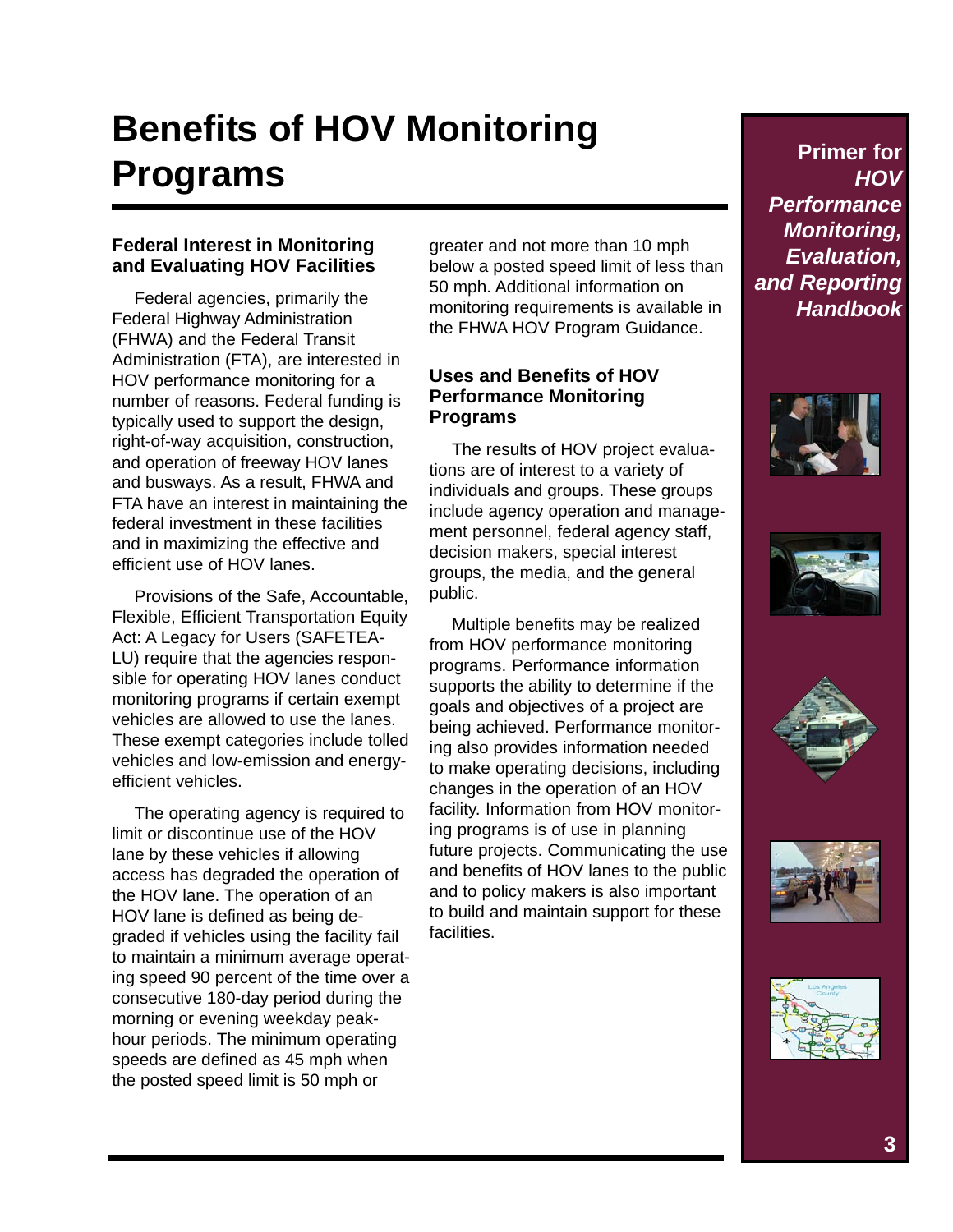### **Participating Agencies**

The agencies typically involved with HOV performance monitoring, evaluation, and reporting include state departments of transportation, public transportation agencies, MPOs, and state and local law enforcement agencies. Depending on the type of HOV facility, cities and counties may also participate. Representatives from FHWA and FTA are frequently involved.

In addition, representatives from rideshare agencies, regional organizations, and the judicial system may

participate in multi-agency teams and may assist with HOV performance monitoring activities.

The state department of transportation is typically the lead agency for developing and conducting HOV performance monitoring programs with HOV lanes on freeways and state roadways. The public transit agency is typically the lead agency with busways on separate rights-of-way. Cities and counties may be responsible for monitoring HOV projects on arterials.

*A key to the success of many HOV projects, including HOV performance monitoring programs, is the involvement of personnel from all appropriate agencies and groups. Multi-agency teams are often used in planning, designing, implementing, operating, and monitoring HOV facilities. Multi-agency teams help ensure that the objectives and measures of effectiveness focus on major project goals, that the appropriate data collection and analysis techniques are used, and that the results are provided to key groups Multi-agency teams can also facilitate shared funding and data collection responsibilities for HOV performance monitoring programs.*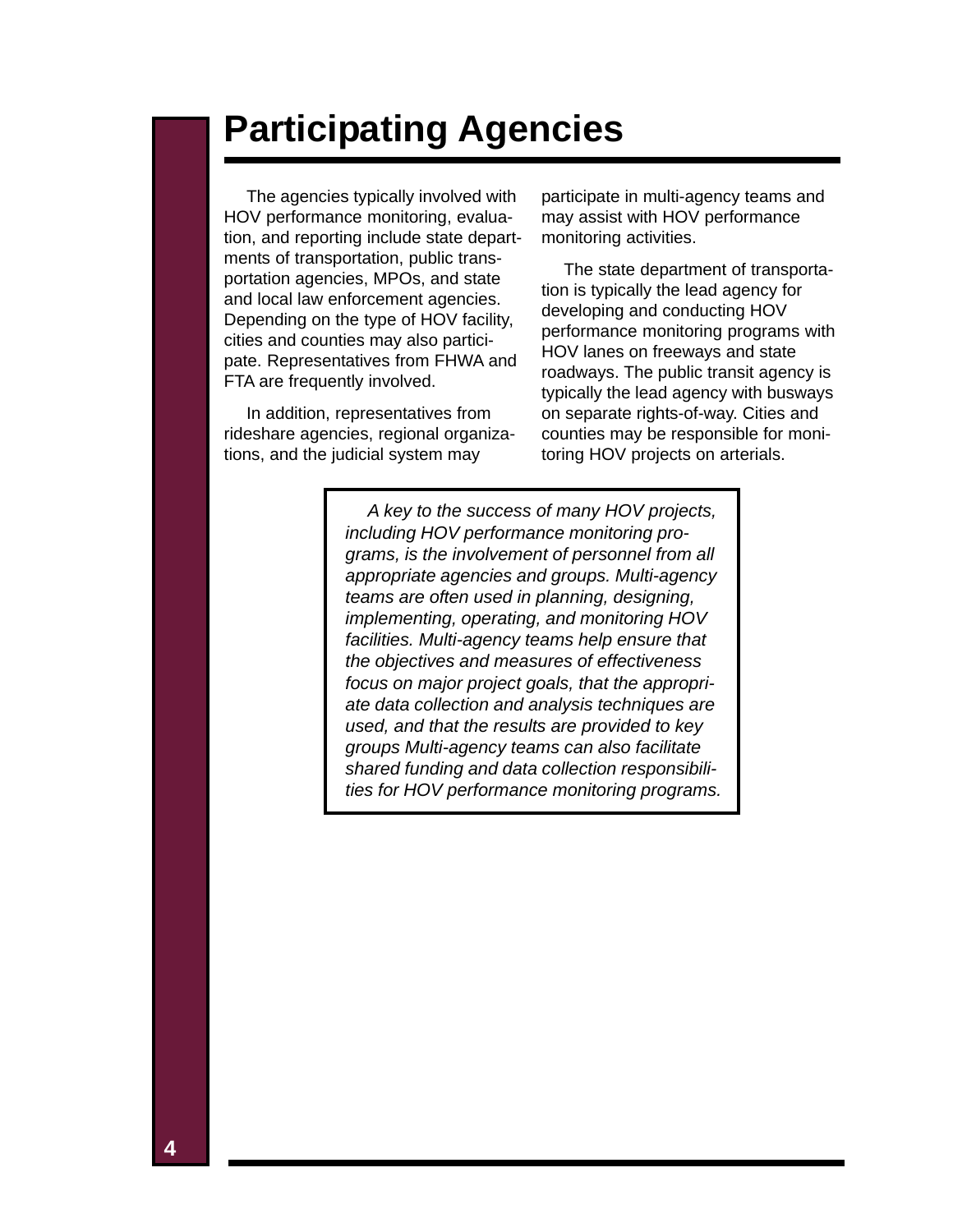# **Coordinating HOV Monitoring with Transportation Plans**

Coordinating HOV performance monitoring programs with related efforts of the state department of transportation, the MPO, the public transportation agency, and other appropriate agencies and groups in a metropolitan area is important. The development of goals and objectives related to the HOV system are guided by the missions, goals, and objectives of these agencies and the goals and objectives outlined in the appropriate transportation and transit plans. These plans include the long-range statewide and metropolitan transportation plans required by federal law, long-range and short-range public transportation plans, regional plans, and corridor or facilityspecific plans.





**Relationship of HOV Performance Monitoring Goals and Objectives to State and Metropolitan Goals and Objectives**

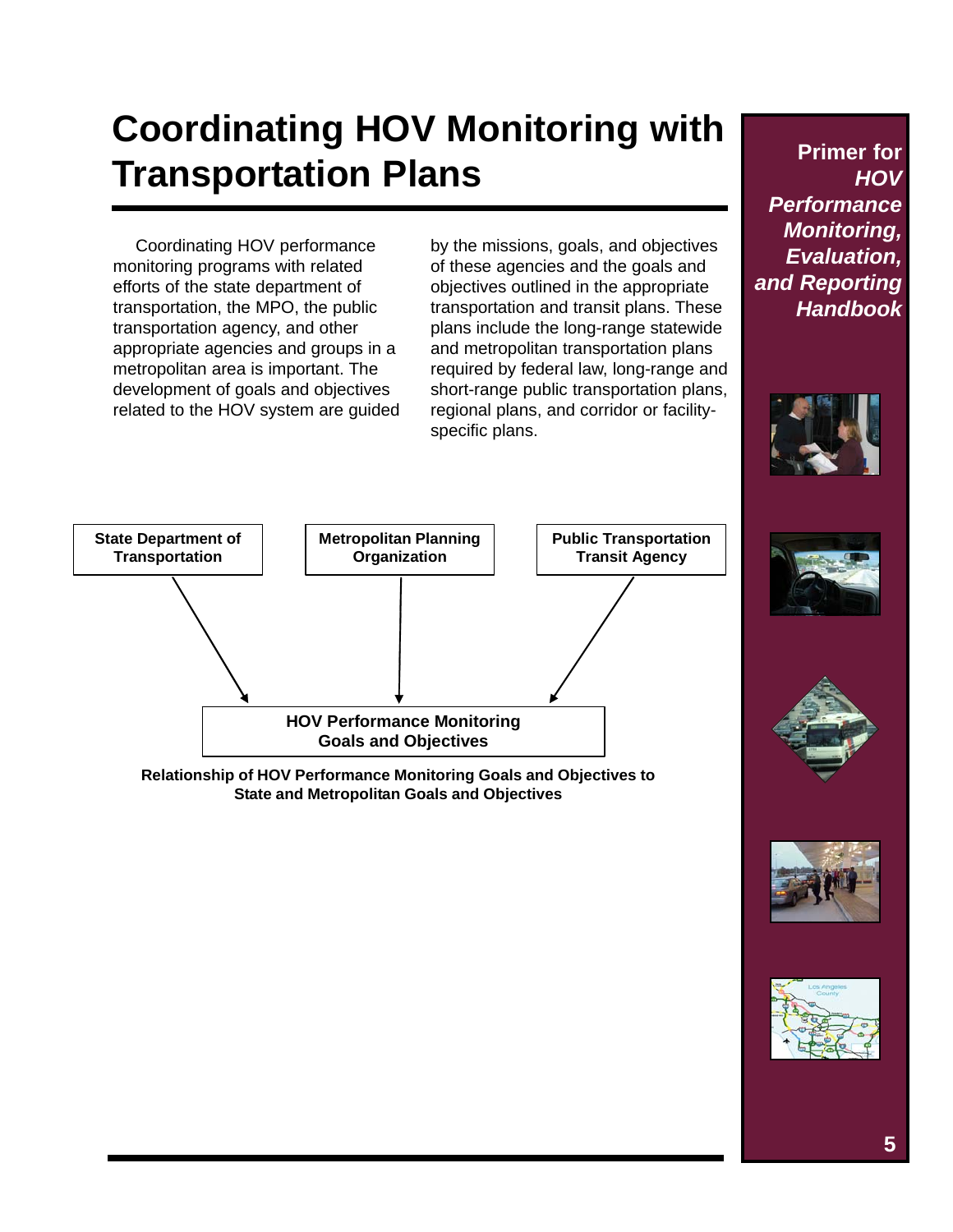### **HOV Performance Monitoring Process**

HOV performance monitoring programs follow the same process used to evaluate any transportation project. The first step in the process is to identify the goals and objectives for the HOV facilities in an area. These goals and objectives should flow from those articulated in state, metropolitan, and local transportation policies and plans. Measures of effectiveness are then identified for each objective, along

with the corresponding data requirements. Data collection efforts are undertaken and the results are processed and analyzed. The results of the monitoring and analysis process are reported to the various stakeholder groups through a variety of methods. The results are used to make operating decisions, to determine if the project objectives are being met, and to enhance future planning activities and investment decisions.

Identify Project Goals and Objectives Identify Measures of Effectiveness Identify Data Requirements Collect Data T Analyze Data T Report Results  $\rightarrow$  Operating Decisions

> **Steps in Developing and Conducting an HOV Performance Monitoring Program**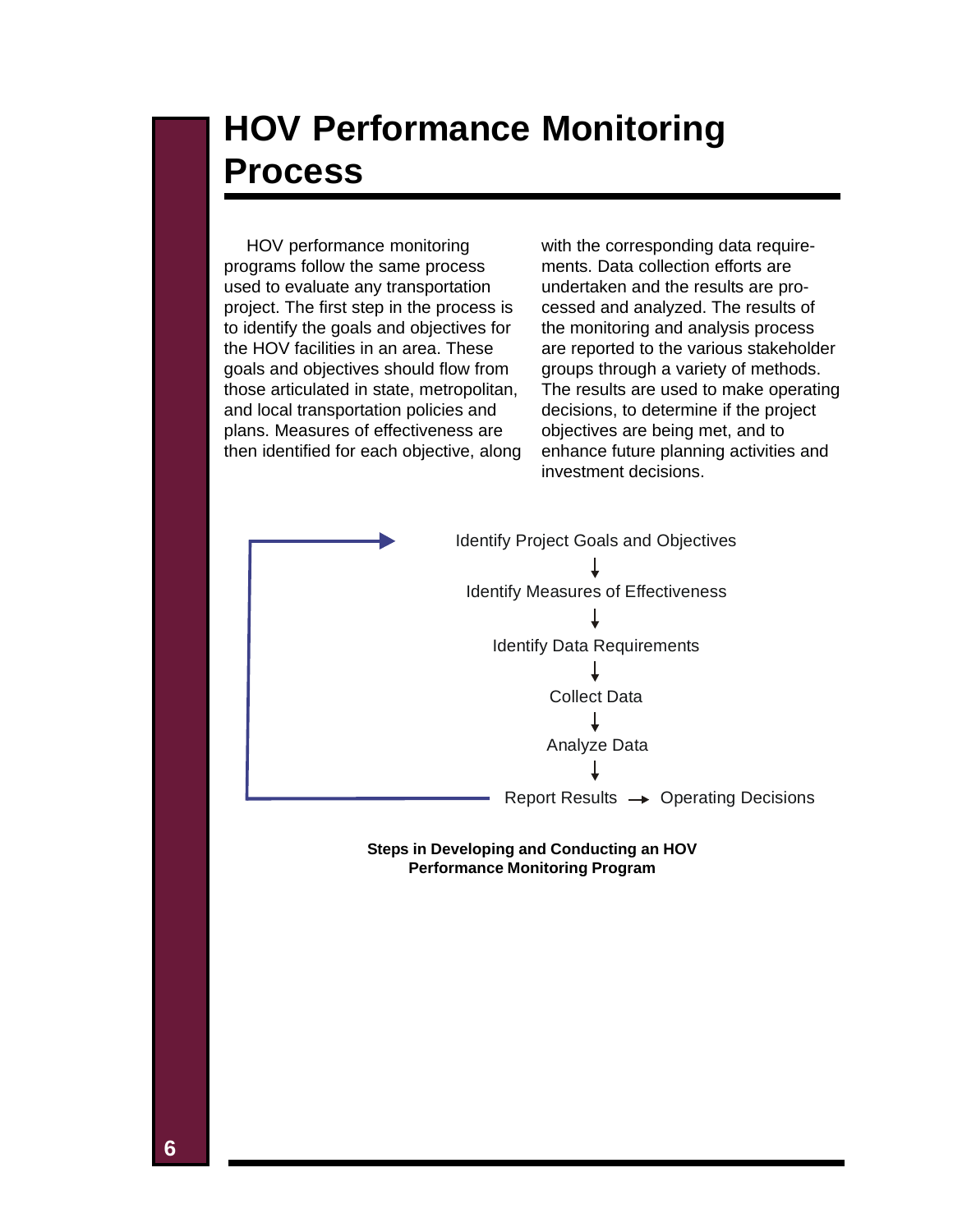# **HOV Objectives**

The first step in the development of an HOV performance monitoring program is to ensure that there is agreement on the project goals and objectives. It is important to ensure that the objectives are measurable, as the remainder of the evaluation program will focus on gathering and analyzing information to determine if the objectives have been met.

The examples of common HOV objectives presented below relate primarily to HOV facilities open to buses, vanpools, and carpools. If tolled vehicles, low-emission and energy-efficient vehicles, or other types of vehicles exempt from the occupancy

requirements are allowed to access an HOV facility, objectives and measures of effectiveness should be developed for their use.

Objectives associated with allowing tolled vehicles may relate to improving the efficiency of an HOV lane, generating revenue to fund additional transit and highway improvements in the corridor, and introducing or testing electronic toll collection (ETC) or variable pricing. Objectives related to allowing low-emission and energyefficient vehicles might focus on encouraging the purchase and use of these types of vehicles, and supporting efforts to improve air quality.

**Primer for** *HOV Performance Monitoring, Evaluation, and Reporting Handbook*









#### **National Overview of Typical HOV System Objectives**

An FTA-sponsored research project in the early 1990s examined beforeand-after studies completed on HOV projects in the U.S. This information was updated during the development of the NCHRP *HOV Systems Manual* in the late 1990s. The following nine objectives were identified as examples of HOV objectives used by different agencies in the country.

- The HOV facility should improve the capability of a congested freeway corridor to move more people by increasing the number of persons per vehicle.
- The HOV facility should increase the operating efficiency of bus service in the freeway corridor.
- The HOV facility should provide travel time savings and a more reliable trip time to high-occupancy vehicles utilizing the facility.
- The HOV facility should not unduly impact the operation of the generalpurpose freeway lanes.
- The HOV facility should increase the per lane efficiency of the total freeway facility.
- The HOV facility should be safe and should not unduly impact the safety of the general-purpose freeway lanes.
- The HOV facility should have public support.
- The HOV facility should be a cost-effective transportation improvement.
- The HOV facility should provide favorable impacts on air quality and energy consumption.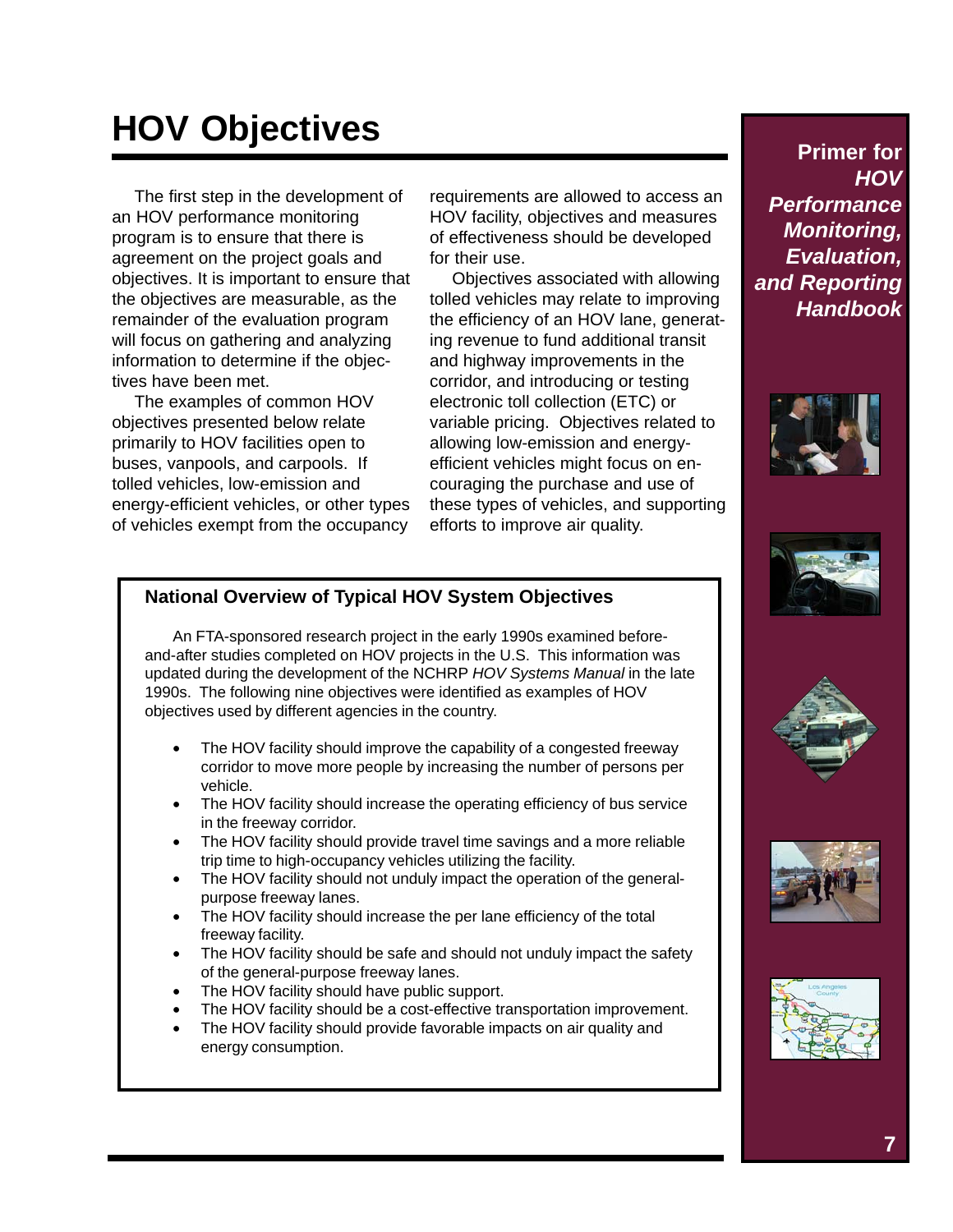### **Measures of Effectiveness**

After the objectives have been clearly defined, the next step is to identify the appropriate measures of effectiveness or evaluation criteria that correspond to each objective. These measures should focus on the key elements of the objectives, so that the information needed to determine if the objective has been achieved can be collected and analyzed.

Examples of common measures of effectiveness associated with HOV objectives are highlighted here.

• **Objective** – Improve the capacity or throughput of a congested travel corridor.

Measures of Effectiveness:

- The percent increase in average vehicle occupancy (AVO).
- The percent increase in vanpools, carpools, and bus riders.
- **Objective** Provide travel time savings and trip time reliability to HOVs using the HOV lane. Measures of Effectiveness:
	- Peak direction, peak period travel time savings by using the HOV lane over the generalpurpose freeway lanes.
	- Improve trip time reliability.
- **Objective** Increase operating efficiency of bus services in the corridor.

Measures of Effectiveness:

- Improve bus schedule adherence/on-time performance.
- Improve vehicle productivity (operating cost per vehicle mile, operating cost per passenger, and operating cost per passenger mile).
- **Objective** Increase the use of an HOV lane by allowing HOT vehicles. Measure of Effectiveness:
	- The number of HOT vehicles using the HOV lane.
- **Objective** Generate revenues to support transportation and transit improvements in the corridor. Measure of Effectiveness:
	- The level of revenue generated.
- **Objective** Introduce the use of ETC and value pricing to travelers. Measures of Effectiveness:
	- Number of ETC transponders sold.
	- Survey results related to public perception of value pricing.
- **Objective** Increase the purchase and use of low-emission and energy-efficient vehicles by allowing access to HOV lanes. Measures of Effectiveness:
	- Registration levels for these vehicles.
	- The number of vehicles using an HOV lane.
	- Survey results related to public perception of low-emission and energy-efficient vehicles.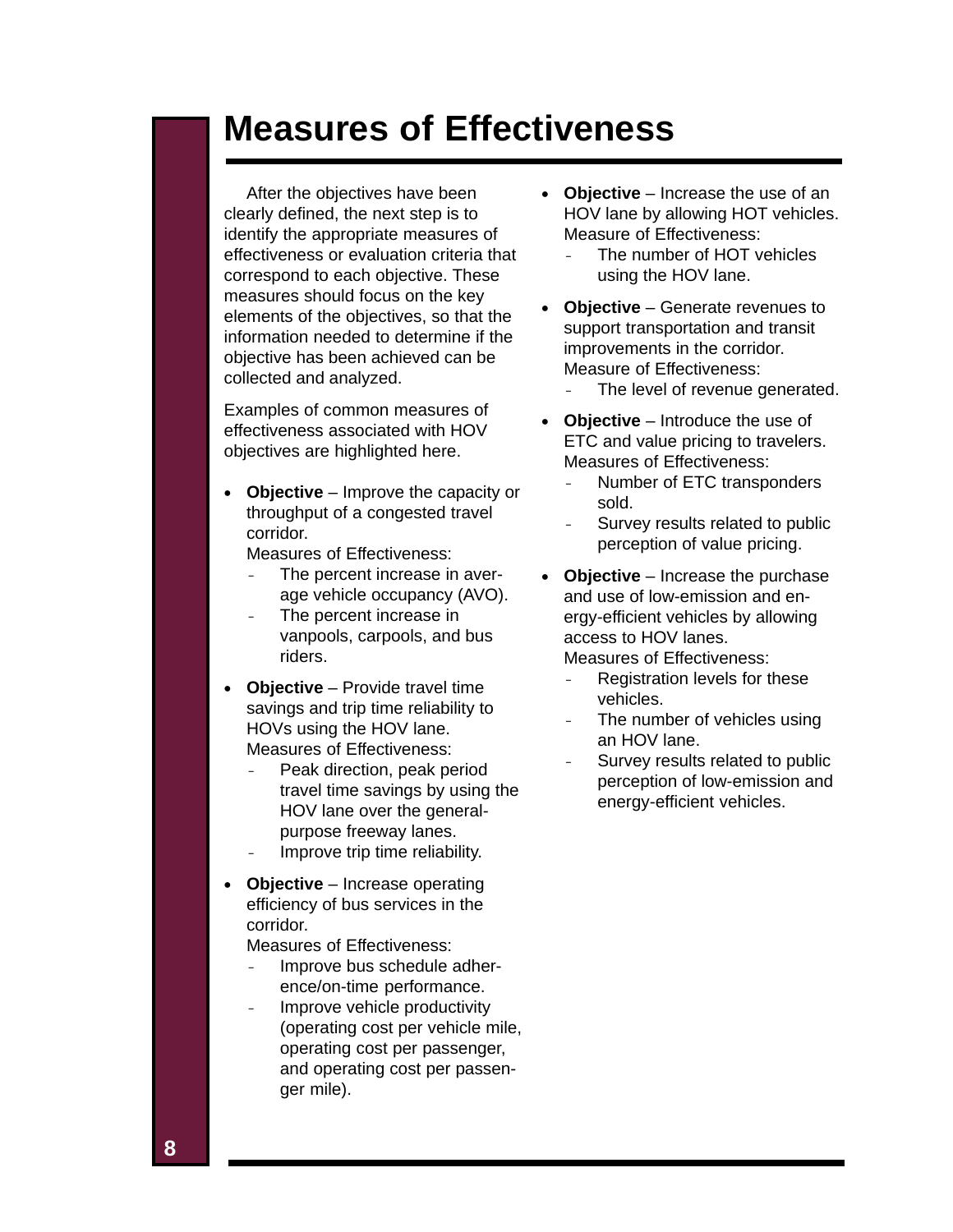# **Data Requirements**

The measures of effectiveness are assessed by collecting and analyzing data on different elements related to the performance of the HOV lanes, the general-purpose freeway lanes, and

supporting facilities and services. The data requirements typically associated with various objectives and measures of effectiveness are summarized here.

### **Required Data**

- Updated HOV facility inventory.
- Vehicle volumes by type of vehicle in the HOV lanes and general-purpose freeway lanes.
- Vehicle occupancy counts in the HOV lanes and generalpurpose freeway lanes.
- Travel times in the HOV lanes and general-purpose freeway lanes.
- Travel speeds in the HOV lanes and general-purpose freeway lanes.
- Trip time reliability in the HOV lanes and general-purpose freeway lanes.
- Bus ridership levels in the HOV lanes and general-purpose freeway lanes.
- Park-and-ride and park-andpool lot use.
- Occupancy violations, access violations, HOT violations, and other violations.
- Number and nature of crashes in the HOV lanes and generalpurpose freeway lanes.
- Perceptions of users, nonusers, the public, and policy makers.
- Measures relating to capital and operating costs.
- Measures relating to vehicle emissions and air quality.









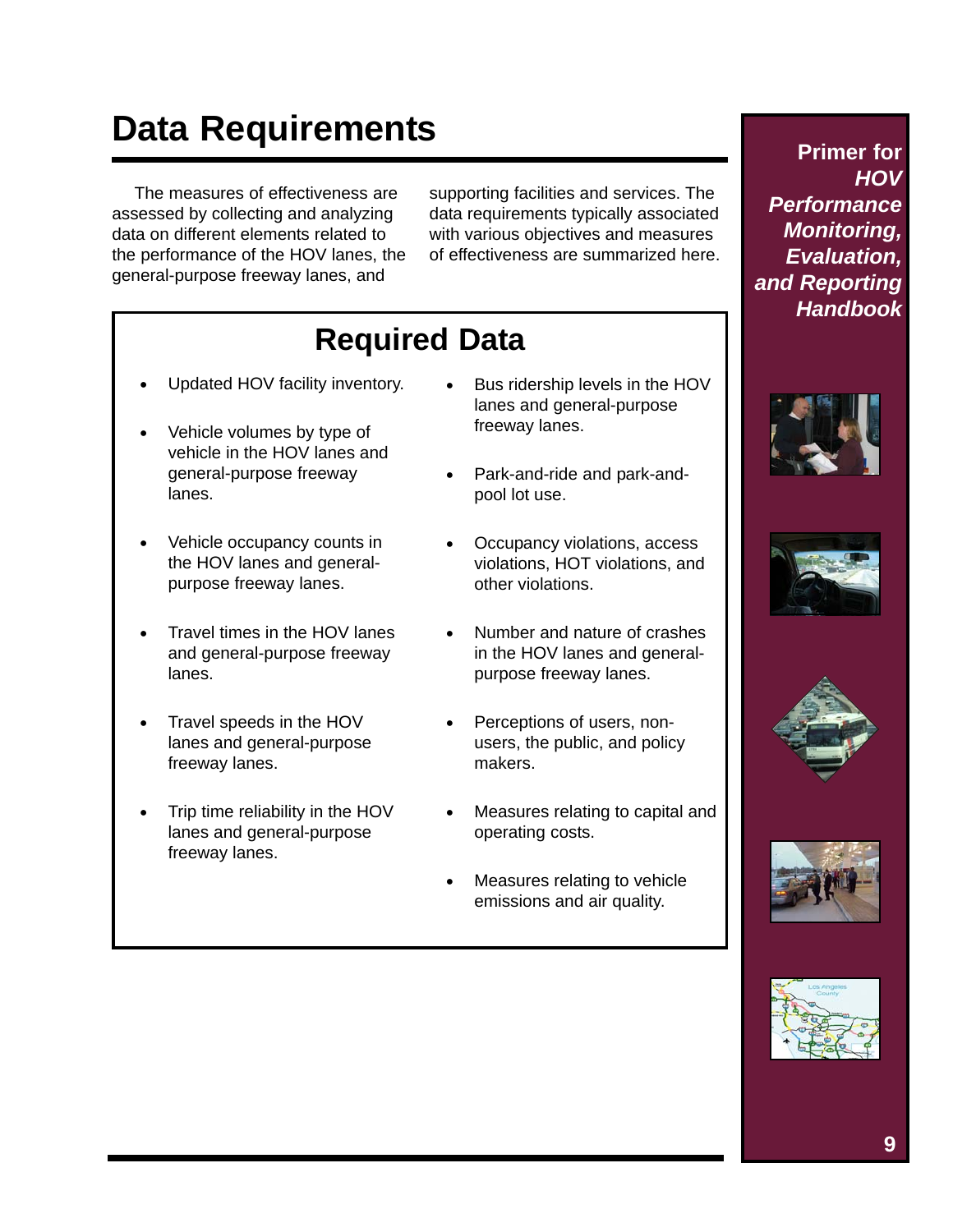### **Data Collection**

#### **HOV Facility Inventory**

An up-to-date inventory of HOV facilities in an area should include information on the location and lengths of HOV lanes, access points, operating hours, vehicle eligibility requirements, vehicle-occupancy levels, and other key features. This information may be maintained in table format, as part of a geographic information system (GIS), or as part of another database. Information on park-and-ride and park-andpool lots, bus routes, and other supporting elements, may also be included in the inventory.

#### **Vehicle and Vehicle-Occupancy Counts**

Data on vehicle volumes and vehicle classification are usually obtained either through special field surveys or from advanced transportation management systems (ATMS) or other technology-based systems. Vehicle volumes and vehicle classification data is needed for the HOV facility and the general-purpose freeway lanes. Consideration should also be given to

conducting counts along a freeway without an HOV to provide a control facility. The manual count technique relies on field personnel counting vehicles by type for the HOV and general-purpose freeway lanes. In some metropolitan areas, data on vehicle volumes and vehicle classification may be available from ATMS or transportation management centers (TMCs).

The number of HOT or toll-paying vehicles using an HOV lane is obtained from the toll collection records. (ETC) transactions are automatically recorded. The number of transactions for a specific time period are obtained from the operator.

If low-emission and energy-efficient vehicles, and other exempt vehicles, are allowed to use an HOV lane they should be included in the vehicle classification counts. Depending on the state, low-emission and energy-efficient vehicles must have special license plates or decals.



**Example of Vehicle and Passenger Counts in Houston**

#### **Travel Time and Travel Speed Data**

Travel time data measures the time it takes a vehicle to travel a certain distance. Travel time data are collected for the HOV lane and the general-purpose freeway lanes so that comparisons can be made related to travel time savings from using the HOV lanes. A number of methods may be used to collect travel time data. The traditional method, typically called the test vehicle, floating car, or maximum car technique,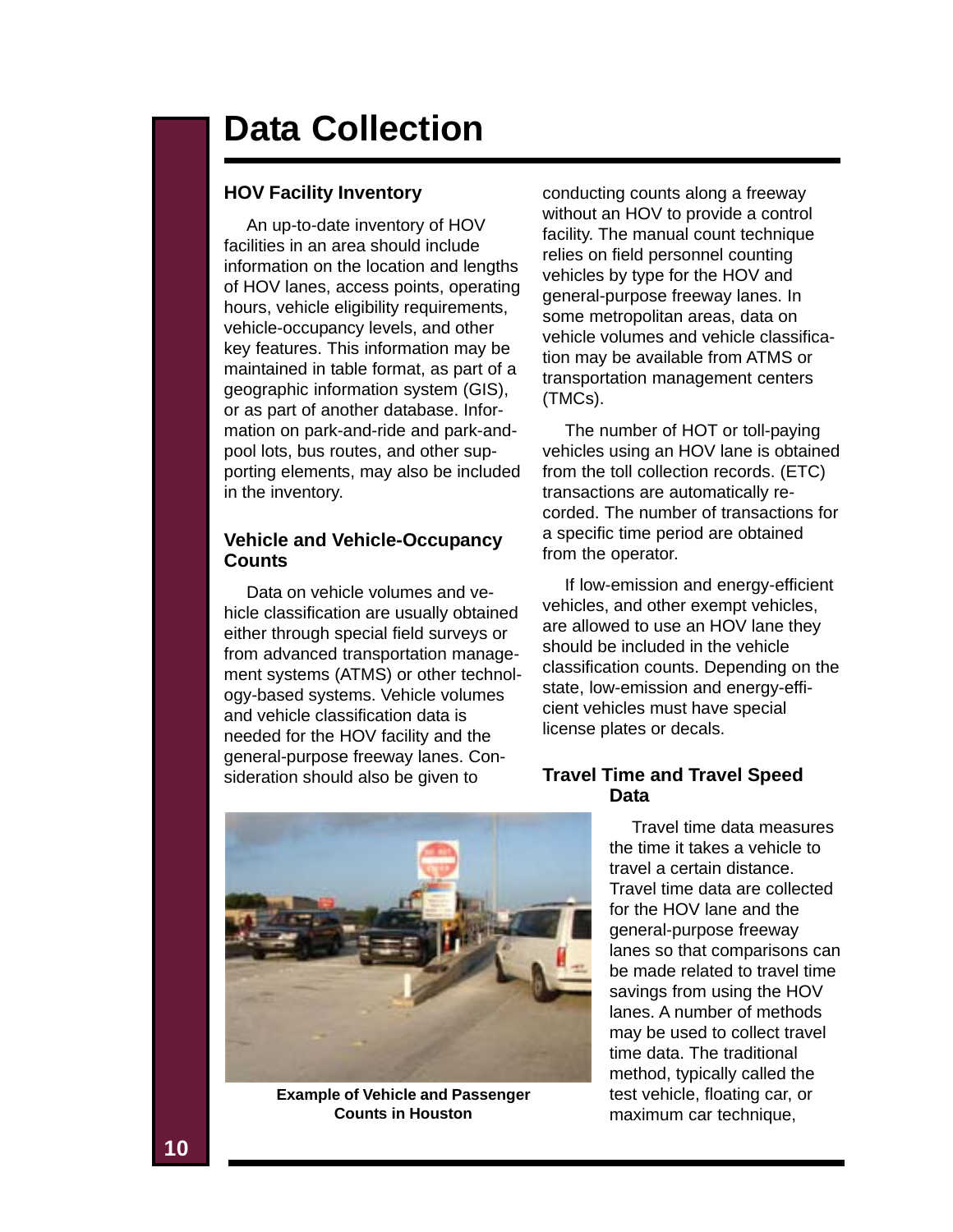involves a test vehicle making a number of trips in the HOV lane and the general-purpose freeway lanes.

The use of ATMS and TMCs provides opportunities in some areas to obtain travel time and travel speed data from these systems. Archived data from traffic operations systems may be used to compute travel speeds or travel times in HOV lanes and general-purpose freeway lanes.

#### **Bus Routes and Ridership**

Information on bus routes, services, the frequency of service, the number of buses, and the type of buses can be obtained from the public transportation



agency or agencies in the area. Information can also be obtained from private bus operators, charter services, and school districts if they operate service on the HOV lanes. These agencies and operators can also provide ridership information. In addition, bus ridership is typically estimated during the vehicle-occupancy counts noted previously.

#### **Park-and-Ride and Park-and-Pool Lot Use**

Information on the use of park-andride and park-and-pool facilities is typically obtained through periodic manual counts. Usually, the number of vehicles parked at each facility is recorded during the middle of the day (between 9:00 a.m. and 3:00 p.m.) on weekdays.

#### **HOV Facility User and Non-User Surveys, Focus Groups, and Interviews**

A variety of market research techniques may be used to obtain information on the previous mode of

carpoolers, vanpoolers, and bus riders, as well as perceptions about HOV lanes from users and nonusers. These techniques include focus groups, telephone and mail out/mail back surveys, Internet surveys, on-board surveys of bus riders, and interviews with key stakeholders. Focus groups may be conducted with individuals from different user groups to gain insights on perceptions relating to HOV lanes,

possible changes in operation, and potential public information strategies. Mail surveys may be used to obtain information from carpoolers, vanpoolers, and motorists in the general-purpose freeway lanes.

#### **Crash Data**

Crash data for the HOV lanes, the adjacent general-purpose freeway lanes, and on the control freeways is needed to assess measures of effectiveness related to safety. In most areas, crash information is obtained









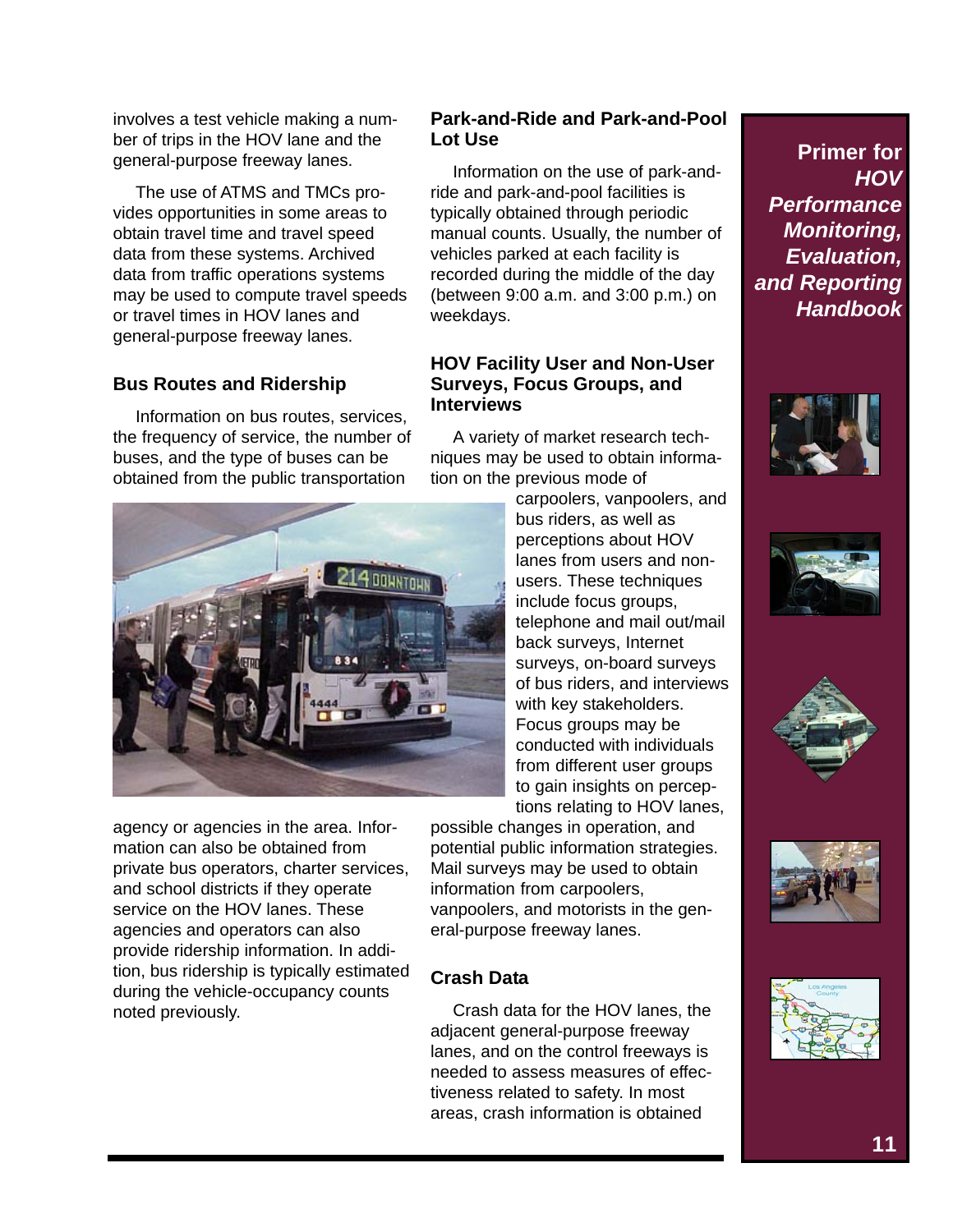from the state department of transportation, the state or local department of public safety, and the state, local, or transit enforcement agency.

#### **Violation Rates**

The violation rates, which reflect the number of vehicles not meeting the minimum HOV lane occupancy requirements, provide a general indication of the degree of public understanding and support for the facility and if the facility is being used for the intended purpose.

Violation rates are typically monitored in different ways. The number of citations issued by the agency responsible for enforcing the HOV lanes provides one measure. Second, the vehicle and occupancy counts provide information on the number of vehicles not meeting the minimum occupancy requirements. Third, with HOT projects, toll violators are recorded by ETC. Finally, areas with peer-enforcement programs, such as the HERO program in Seattle, monitor the number of calls received to the telephone hotline.



**Dallas Area Rapid Transit Police Officer**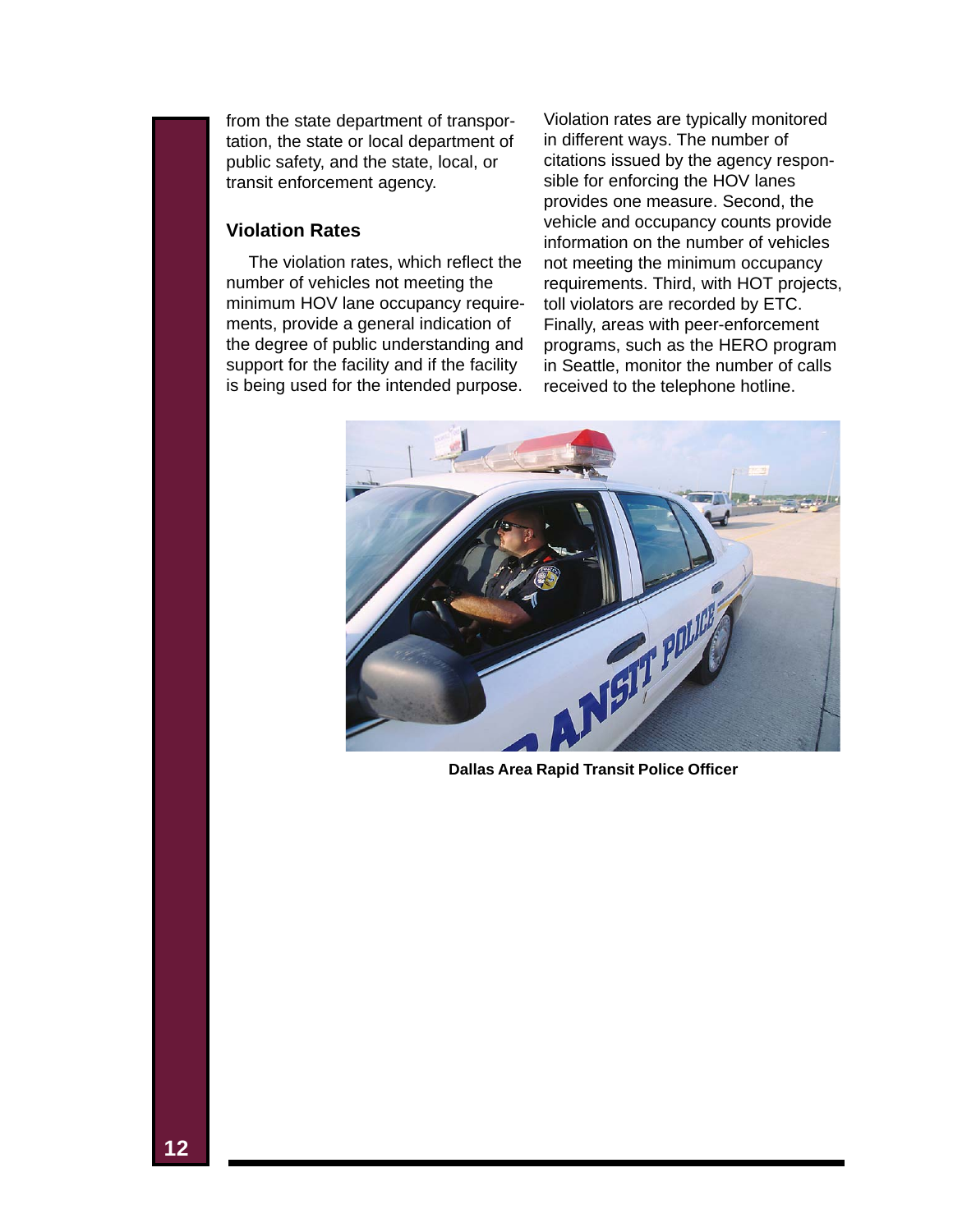## **Data Archiving, Storage, and Management**

To use the data collected through the methods described previously, a process must be established for archiving, storing, and managing the data. It is important that this process be well thought out and documented prior to initiating actual data collection activities. These procedures will guide the data reduction process.

The data collection methods will influence the data archiving, storage, and management process. The archiving and retention process for data collected through actual field monitoring and observations is different from the process used with data obtained from advanced transportation management systems, which typically requires increased computer capabilities. Key steps in the process include establishing a lead agency, establishing the actual procedures, identifying funding sources, and establishing procedures for accessing and using the data.

Data collected in the field or through advanced transportation management

*The accuracy and integrity of data collected as part of an HOV performance monitoring program is critical. Elements in a data quality control program include checking to ensure data are entered and transferred correctly, establishing and applying validity checks to identify suspect or invalid data, reviewing comments from field crews or data collection logs, and identifying and correcting any problems at specific manual or automatic data collection sites.*

systems must be transferred into databases and other software programs for further analysis. Based on the data archiving, storage, and management process, standard procedures should be established and used to transfer data collected in the field or obtained from other sources. These procedures should ensure the integrity and accuracy of the data.

The data collected by the field crews on vehicle volumes, vehicle classification, vehicle occupancy, travel times, and other measures are usually transferred to office personnel for processing and analysis. Data collected using a manual device and a count form will need to be manually entered into a spreadsheet or database. Data collected using computers or other electronic devices are downloaded or transferred into a central computer or database. Data obtained through advanced transportation management systems may be transferred from one computer system to another.









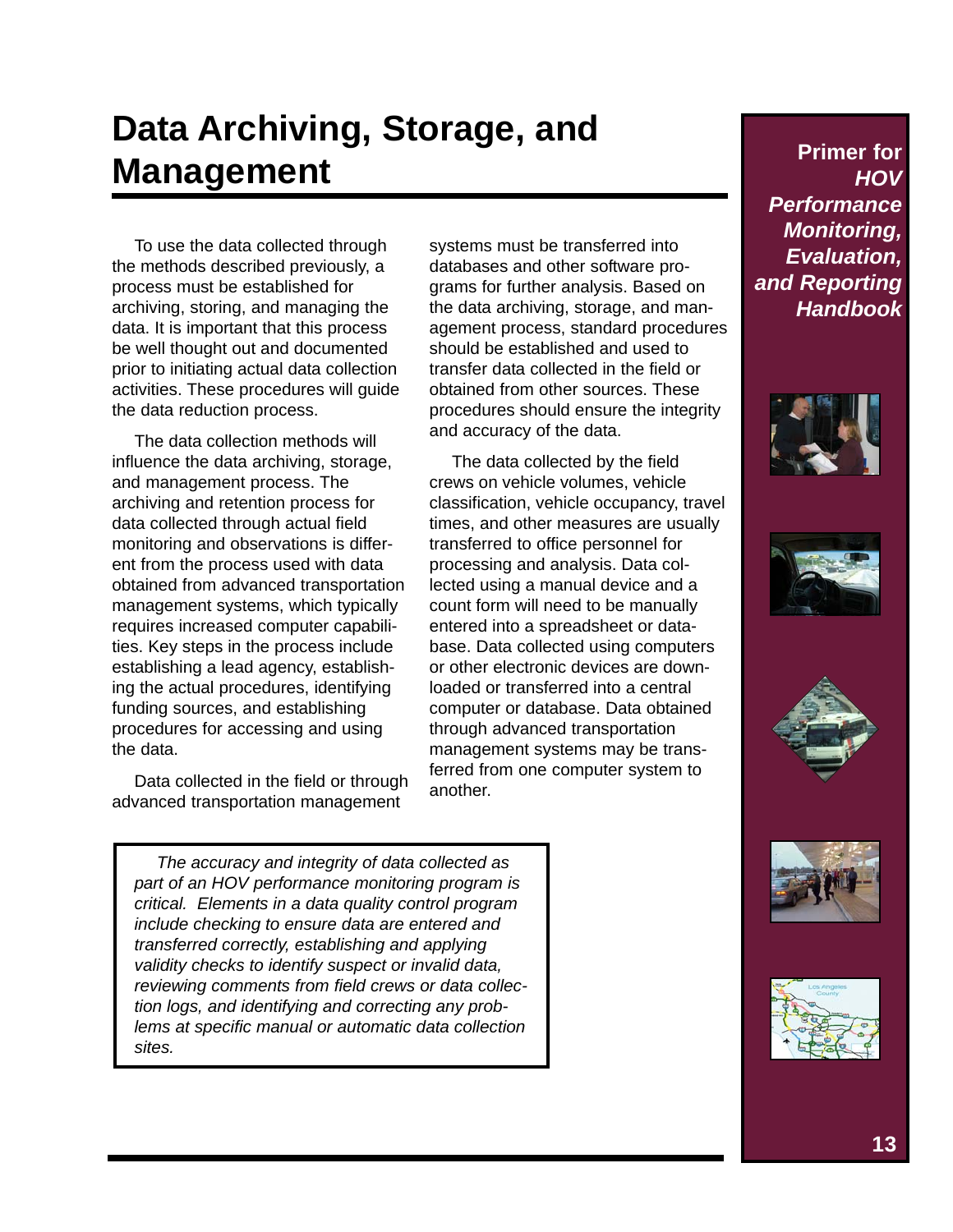### **Data Analysis Techniques**

The appropriate data analysis techniques are matched to the measures of effectiveness. Examples of data analysis methods typically used with HOV monitoring programs are highlighted here.

#### **Vehicle Volumes**

Vehicles volumes for the HOV lane and the general-purpose freeway lanes are presented for the specific points along the corridor where the data is collected. The vehicle volumes are typically summarized for the morning and afternoon peak hours and peakperiods. A 24-hour count may also be provided if the HOV lanes operate on a 24/7 basis.



**2002 Los Angeles Area HOV Lanes - Vehicle Volumes**

#### **Person Volumes and Person Throughput**

Person volumes are the total number of individuals in all vehicles at the specific data collection points for a specific time period. Person volumes may be presented as the persons per hour per lane (pphpl). The pphpl for the morning and afternoon peak hour is

calculated by totaling the number of individuals in all vehicles for the specific hour in the HOV lane. The same calculation is performed for the general-purpose freeway lanes.



**2002 Puget Sound HOV Lanes - Person and Vehicle Volumes**

#### **Average Vehicle Occupancy**

Average vehicle occupancy (AVO) is calculated from the vehicle volume by classification and person throughput data. AVO by vehicle classification, total AVO for the HOV lane, total AVO for the freeway, and total AVO for the facility (HOV and freeway) can be calculated. AVO by vehicle classification is obtained by dividing the person throughput for a specific vehicle type by the number of vehicles in that classification. The total AVO for the HOV lane or the general-purpose freeway lanes is calculated by adding the total occupancy for all vehicles divided by the total vehicles.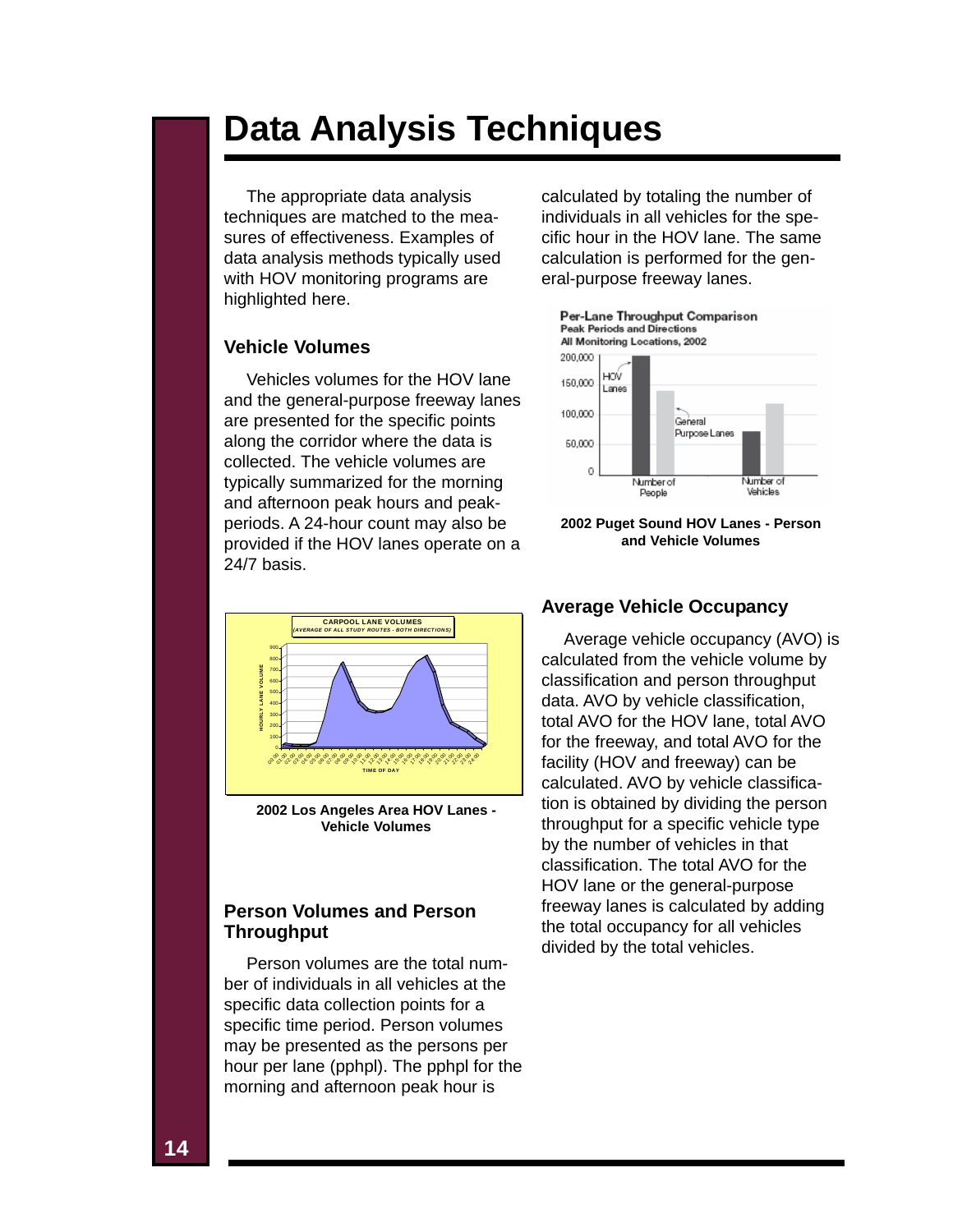#### Northbound PM Peak Hour



**Seattle I-5 North HOV Lane - Person Volumes, Vehicle Volume, and Average Vehicle Occupancy**

#### **Travel Times and Travel Speeds**

The method for calculating travel times and travel speeds will depend on the data collection technique used. Travel time data collected electronically using the floating car technique is usually processed through a software program that calculates travel time and travel speed and transfers the results to a spreadsheet or database. Travel times collected manually using the floating car technique are manually entered into a spreadsheet or database that is then entered into the software program. Travel time and travel speed data for multiple runs can be averaged and reported for the HOV lane and the general-purpose freeway lanes. Data obtained through advanced transportation management systems typically provides speed data for the HOV lane and the general-purpose freeway lanes.

#### **Travel Time Savings**

Travel time savings measure the amount of time a traveler saves by using the HOV lane rather than the general-purpose freeway lanes for the same trip distance. Travel time savings are calculated by taking the difference

in travel times between the HOV and the general-purpose freeway lanes. It is typically presented as the number of minutes saved by vehicles in the HOV lane for a specific trip distance, usually the length of the HOV lane.



**2004 Dallas Area HOV Lanes - Average Travel Time Savings Over General-Purpose Freeway Lanes**

#### **Travel Time Index**

The travel time index is a comparison between the travel conditions in the peak period and travel conditions in freeflow periods. A travel time index formula can be used to provide a travel time index for a freeway or an HOV lane. For example, a value of 1.20 indicates that the travel time during the peak period is 20 percent longer than the travel time during the off-peak period.

#### **Buffer Index**

The Buffer Index is a measure of trip time reliability. It expresses the amount of extra time or the "buffer" needed to be on-time for 95 percent of trips made during a certain time, such as the peak period. The 95 percent measure would amount to being late for work or school one day per month. Indexing the measure provides a time and distance neutral measure. The actual minute values could be used by









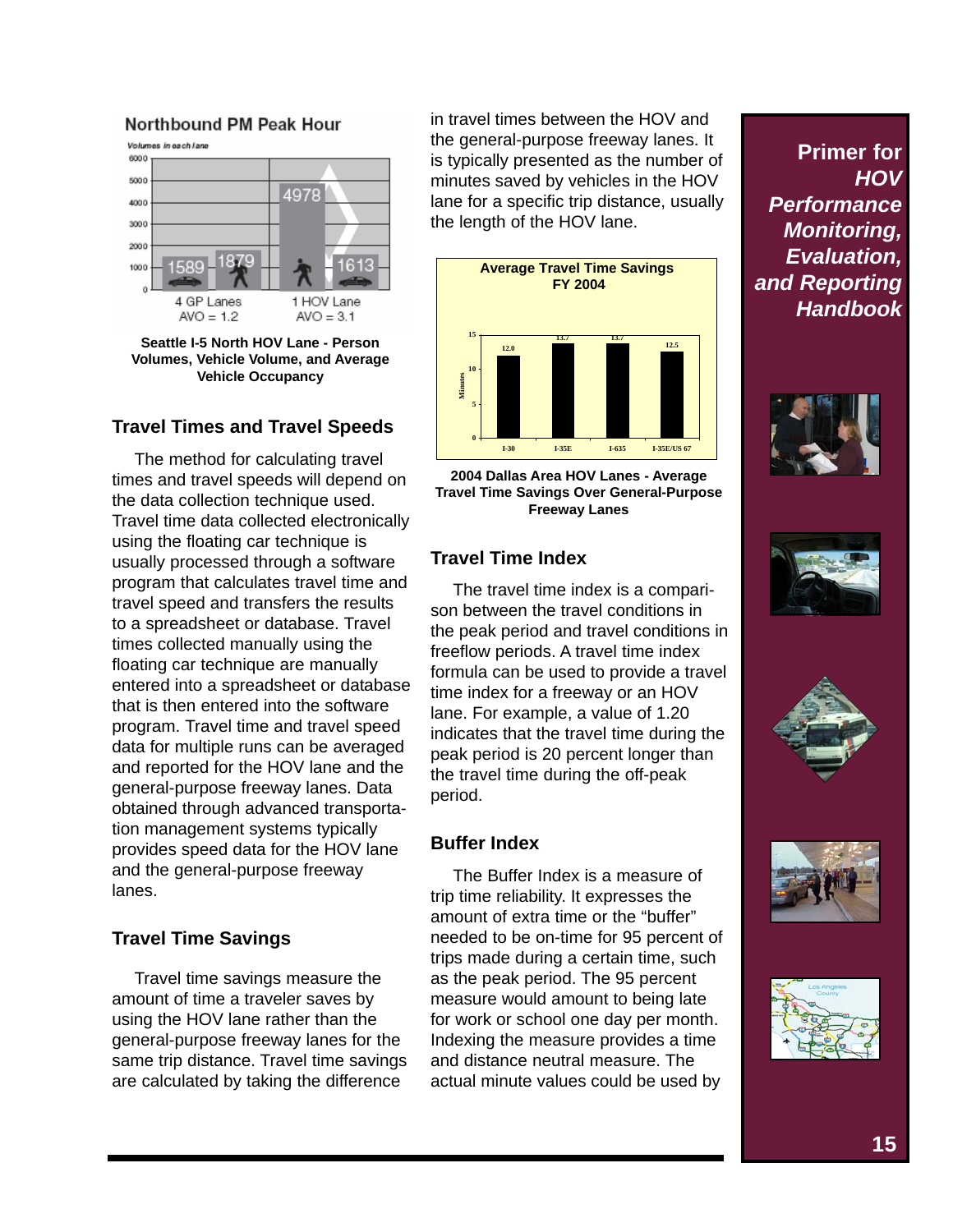an individual traveler for a particular trip length, however.

#### **Travel Speed Reliability**

Travel speed reliability provides another possible measure of trip time reliability. A commonly used travel speed reliability measure is the percent of time that travel speeds fall below an average speed of 45 mph. The 45 mph criteria equates to a Level-of-Service (LOS) C for a posted speed limit of 55 mph. Using this measure, travel speed reliability can be assessed for an HOV lane and for the adiacent generalpurpose freeway lanes over the same time period, typically the peak hours. Use of this measure is dependent on data available from advanced transportation management systems due to the volume and frequency of travel speeds needed.



**Average Weekday HOV Speed Reliability (2002) I-5 North of the Seattle CBD**

#### **Transit Vehicles and Ridership**

Information on the number of buses using an HOV facility and ridership levels is usually presented numerically and as a percentage of the total vehicles and persons using the facility. In addition, maintaining maps illustrating the bus routes using the HOV lanes is recommended as they provide an excellent method to highlight service improvements and expanded service coverage.

#### **Park-and-Ride and Park-and-Pool Lot Use**

Data on park-and-ride and parkand-pool lot use is presented both as the actual number of vehicles parked at a lot and the percentage of lot utilization. The percent of lot utilization is calculated by dividing the number of parked vehicles by the total number of available parking spaces. The total number of vehicles parked at all lots along an HOV corridor and the total utilization for all lots is also usually presented.

#### **Occupancy Violation Rates**

The vehicle-occupancy violation rate, which is typically referred to as the violation rate, measures the number of non-exempt vehicles in the HOV lane not meeting the occupancy requirement. Violation levels on an HOV lane are usually expressed as a rate comparing the number of violators with the total vehicles in the lane. Violation rates are expressed as a percentage by dividing the number of vehicles not meeting the occupancy requirement, excluding exempt vehicles, by the total number of vehicles in the lane.

#### **Occupancy Violation Citations**

The number of citations issued by enforcement personnel to drivers of vehicles not meeting occupancy requirements provides another measure of violation levels. The ability to issue citations is influenced by the presence and level of enforcement on a facility, which may vary over time. As a result, this measure is typically reported as the number of citations issued over a specific time period, with a reference to enforcement levels provided during the reporting periods.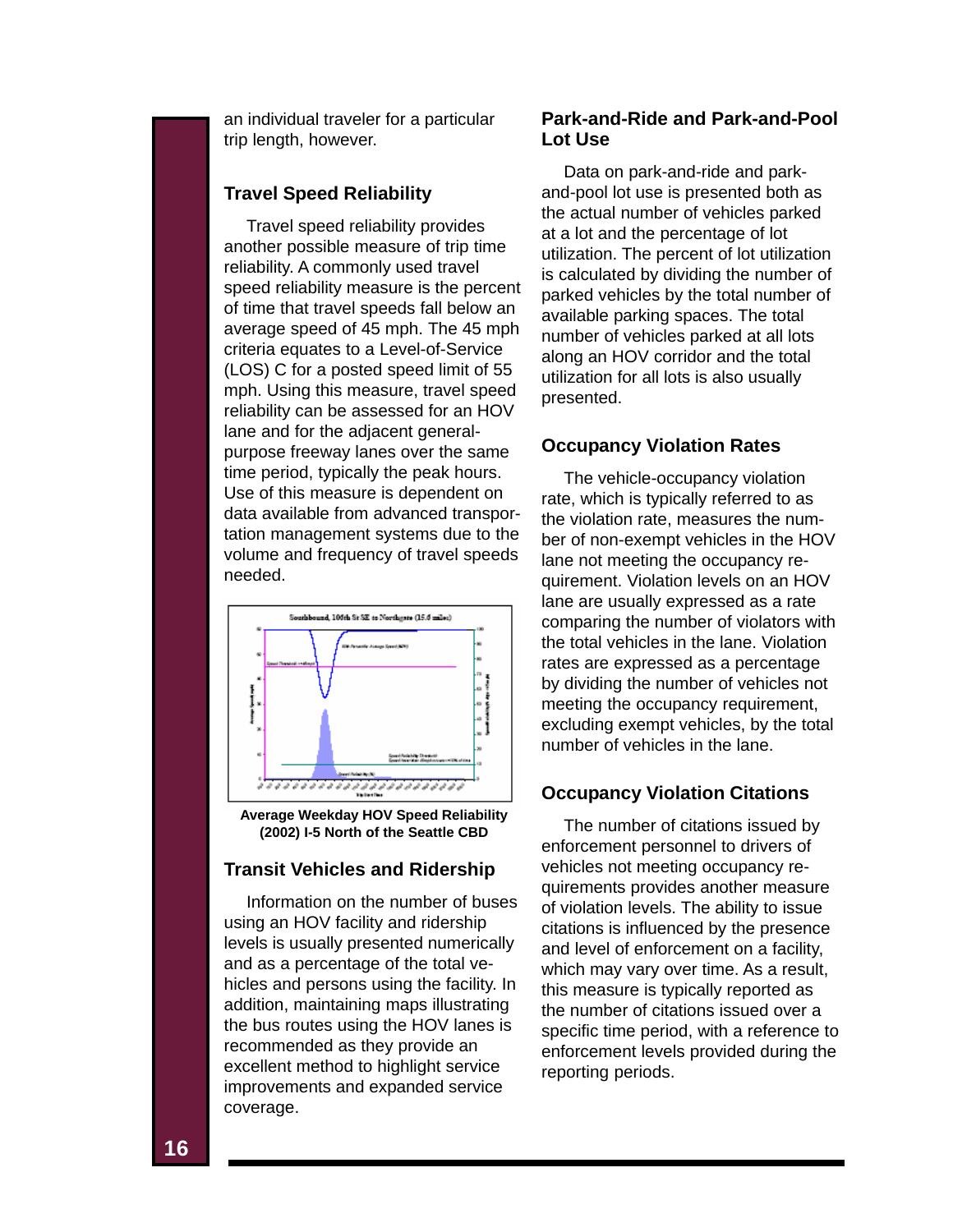#### **Operating Violation Citations**

The numbers of citations issued for violating operating requirements, such as entering or exiting an HOV lane illegally, are typically reported for specific time periods. Citations may be issued for moving violations or other infractions.

#### **HOT Violations**

Non-payment of tolls with HOT projects is monitored by the operating agencies. The number of toll violators may be reported or the toll violation rate may be calculated by dividing the number of non-paying vehicles by the total number of HOT vehicles using the lane for the same time period.

#### **Crash Rates**

Crash data is often summarized as the number of crashes related to vehicle miles of travel (VMT) or passenger miles of travel. Crash rates measure safety trends or crash potential related to vehicle exposure measured in VMT. Annual vehicle crash rates are calculated as vehicle crashes per 100 million VMT. It is recommended that crash rates be documented for a freeway before the HOV lane is implemented.

Mapping the location of crashes in GIS can help identify potential problem spots. If crashes are clustered in similar areas, these locations can be examined for potential changes in operation or design modifications.

#### **Vehicle Emissions and Air Quality**

The potential air quality impacts associated with HOV lanes typically focus on vehicle emissions. There are two analysis approaches frequently considered to assess the potential impact of HOV lanes on vehicle emissions. A first approach is to assess vehicle emissions with and without an HOV lane. Emissions in grams of carbon monoxide (CO), oxides of nitrogen (NOx), and particulate matter (PM10) are estimated based on passenger miles traveled with and without the HOV lane. A second approach focuses on air quality models used during the planning process for an HOV lane. If specific air quality models were used during the planning process for an HOV project, these models can be re-run with data from the performance monitoring program.

#### **Benefit-Cost Ratio**

The benefit-cost ratio is the analysis technique typically used with objectives relating to a cost-effective transportation improvement. The benefit-cost ratio is defined as the present value of all benefits divided by the present value of all costs. Projects with a benefit-cost ratio of greater than 1.0 are usually considered cost-effective. To calculate a benefit-cost ratio, the capital and operating cost of an HOV project is needed, along with a value (in dollars) of the benefits.

![](_page_18_Picture_12.jpeg)

![](_page_18_Picture_13.jpeg)

![](_page_18_Picture_14.jpeg)

![](_page_18_Picture_15.jpeg)

![](_page_18_Picture_16.jpeg)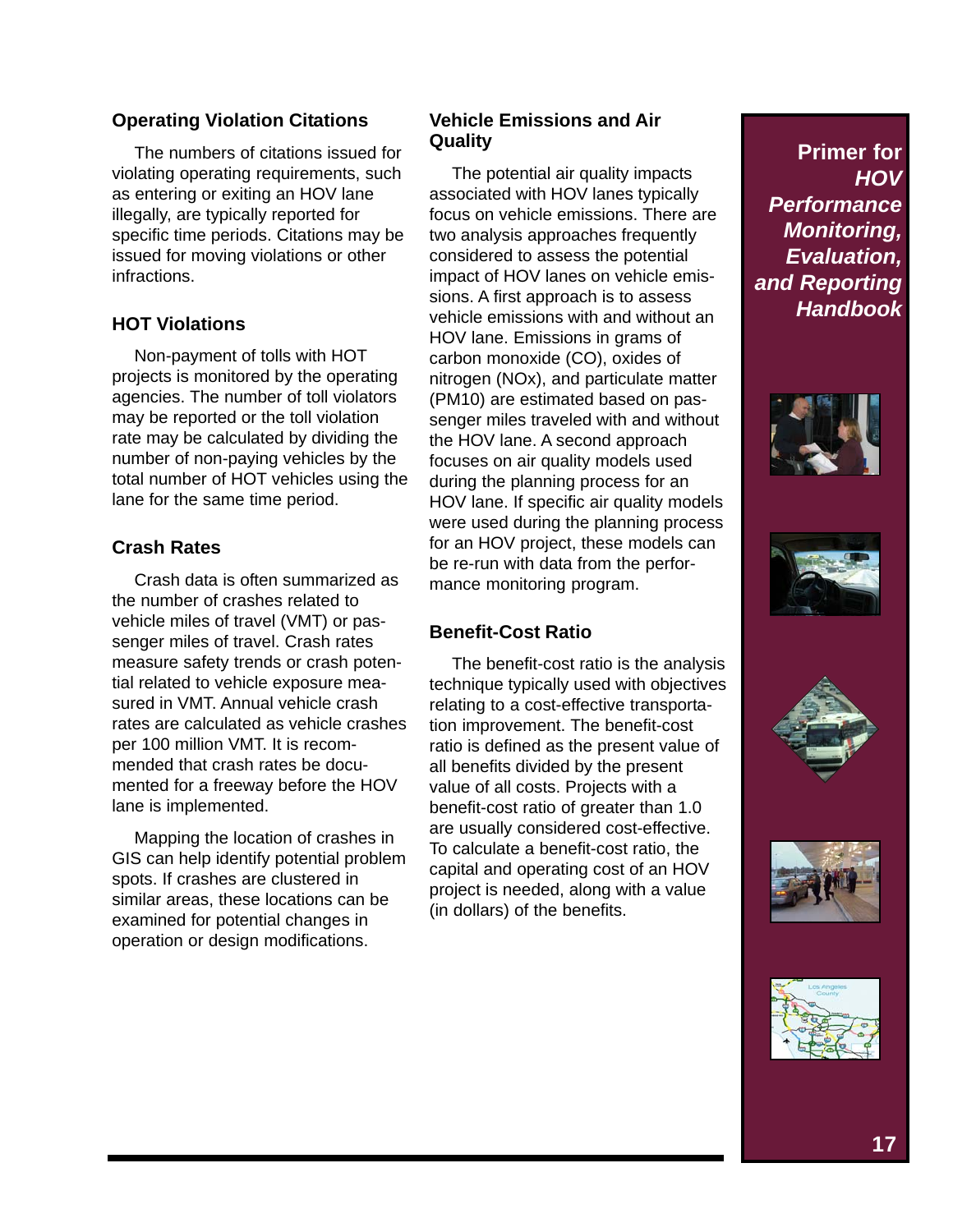## **Ongoing HOV Performance Programs**

#### **Developing and Implementing a Data Collection Program**

Elements to consider in developing and implementing a data collection program include reviewing data requirements and existing data sources, and establishing the data collection techniques, the data collection locations, and the data collection time periods. Other elements focus on identifying a data collection schedule, developing data collection assignments and check lists, conducting training for field personnel, performing pilot test sessions, and conducting the actual data collection efforts.

#### **Frequency of Data Collection and Reporting**

The frequency of HOV data collection, analysis, and reporting will be influenced by the type, number, and age of HOV lanes in an area. Other factors influencing a monitoring program include the data collection techniques used, funding availability, and staff resources.

For new HOV lanes, before data on vehicle volumes, vehicle classification, vehicle occupancy, travel time, travel speeds, trip time reliability, bus services and ridership, and crashes should be obtained. If possible, before data should be collected more than once.

Data are typically collected more frequently during the initial operating phase of a new HOV lane or after major changes in operation have occurred. As a facility matures, the

data collection schedule typically lengthens, with key data collected quarterly or annually.

#### **Potential Funding Sources**

Funding for developing and conducting ongoing HOV performance monitoring programs may come from a variety of federal, state, and local sources. Data collection, monitoring, and evaluation activities are eligible project expenses for HOV lanes constructed using federal funds, federal demonstration projects, and federal metropolitan and statewide planning funds, and state planning and research funds. State departments of transportation, public transit agencies, MPOs, and local agencies provide matching funds for federal programs and may use other revenue sources to support monitoring activities.

#### **Staffing and Resources**

The staffing and resources needed to conduct ongoing HOV performance monitoring programs will depend on the number, type, and age of HOV lanes in the area, as well as the data collection techniques, frequency of data collection and analysis, and frequency and method of performance reporting. The approach used to conduct different functions will also influence needed staffing and resources. Possible approaches include conducting all functions within one or more agencies, contracting with a university or university-affiliated group, and contracting with one or more consulting firms.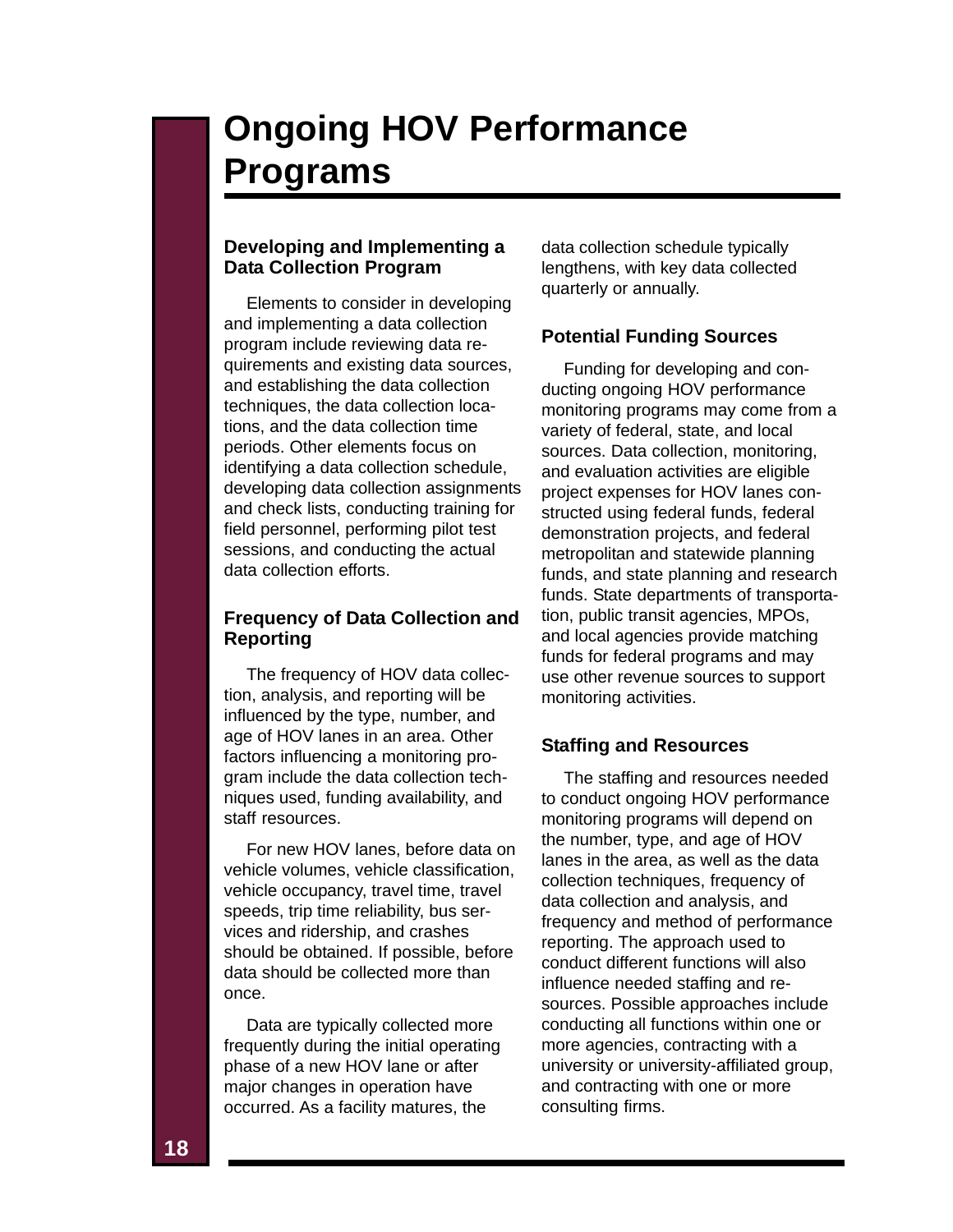# **Reporting HOV Performance**

The information generated by HOV performance monitoring programs is of interest and use to numerous stakeholders. These stakeholders include agency staff responsible for operating HOV facilities, agency staff responsible for planning and designing future HOV facilities, federal agency staff and transportation professionals in other areas, agency management personnel, elected and appointed officials, members of the print and electronic media, and the public and special interest groups.

The information presented, the level of detail, and the communication method should be tailored to the needs of the various stakeholder groups. The information presented should focus on

the key performance measures. Maintaining consistency among the different reporting approaches can help save staff and financial resources.

Information should be presented in a clear, concise, and readable manner that allows individuals to easily identify the purpose of the data and the changes that have occurred. A good performance monitoring program can be wasted if the results are poorly presented. Spending adequate time and resources to ensure clear and well-presented reporting is essential. Potential communication techniques include on-line data, technical reports and summaries, fact sheets, brochures, PowerPoint presentations, the Internet, and videos and DVDs.

|                                           | <b>Stakeholder Groups</b>   |                                                    |                                   |                                           |       |                               |  |
|-------------------------------------------|-----------------------------|----------------------------------------------------|-----------------------------------|-------------------------------------------|-------|-------------------------------|--|
| <b>Reporting</b><br><b>Methods</b>        | Local<br>Technical<br>Staff | National<br>Technical Staff/<br><b>Researchers</b> | Agency<br>Management<br>Personnel | Elected/<br>Appointed<br><b>Officials</b> | Media | Public/<br>Interest<br>Groups |  |
| On-Line Data                              | X                           | X                                                  |                                   |                                           |       |                               |  |
| Technical<br>Reports/<br><b>Summaries</b> | X                           | X                                                  |                                   |                                           |       |                               |  |
| <b>Fact Sheets</b>                        | χ                           | X                                                  | X                                 | X                                         | X     | X                             |  |
| <b>Brochures</b>                          |                             |                                                    | X                                 | X                                         | X     | X                             |  |
| PowerPoint                                |                             | X                                                  | X                                 | X                                         | X     | X                             |  |
| Internet                                  | X                           | χ                                                  | X                                 | X                                         | X     | χ                             |  |
| Video/DVD                                 |                             |                                                    | χ                                 | χ                                         | χ     | X                             |  |

**X - Primary Audiences**

**Stakeholder Groups and Reporting Methods**

![](_page_20_Picture_9.jpeg)

![](_page_20_Picture_10.jpeg)

![](_page_20_Picture_11.jpeg)

![](_page_20_Picture_12.jpeg)

![](_page_20_Picture_13.jpeg)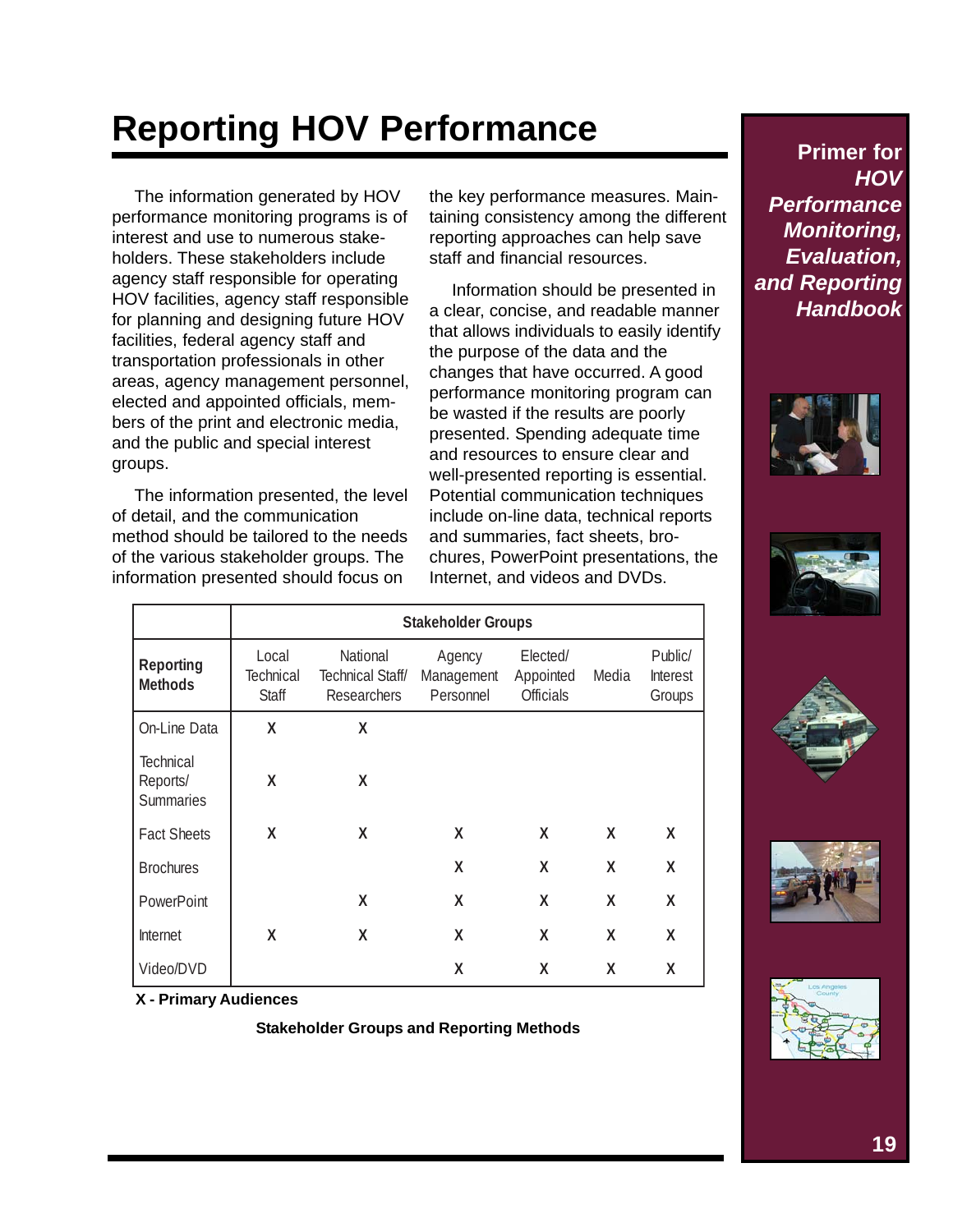### **HOV Monitoring Program Case Study Examples**

#### **Northern Virginia**

A detailed before-and assessment was conducted on the Shirley Highway (I-395) HOV demonstration project starting in 1969. In the mid-1990s the Metropolitan Washington Council of Governments (WASHCOG) initiated an ongoing monitoring, evaluation, and reporting program on HOV lanes in northern Virginia, in cooperation with the Virginia Department of Transportation (VDOT) and other agencies. The monitoring program covers the 70 miles of HOV lanes in the area.

Vehicle classification and occupancy counts are conducted by field personnel at selected locations along each corridor. In the fall of 2003, WASHCOG started counting exempt low-emission and energy-efficient vehicles with clean special fuel license

plates using the HOV lanes. Additional field personnel record the number of vehicles with the clean special fuel license plates at each of the count stations.

Travel time data are collected using the floating car technique. The travel time runs are conducted in tandem with one vehicle using the HOV lane and one vehicle using the general-purpose freeway lanes. Ridership data on bus and rail services in the different corridors is obtained from the public transportation agencies and private operators.

WASHCOG publishes an annual report on the HOV monitoring program. Key data on average automobile occupancy and travel time savings are presented and trend-line data is described.

![](_page_21_Picture_7.jpeg)

**I-95 HOV Lane in Northern Virginia**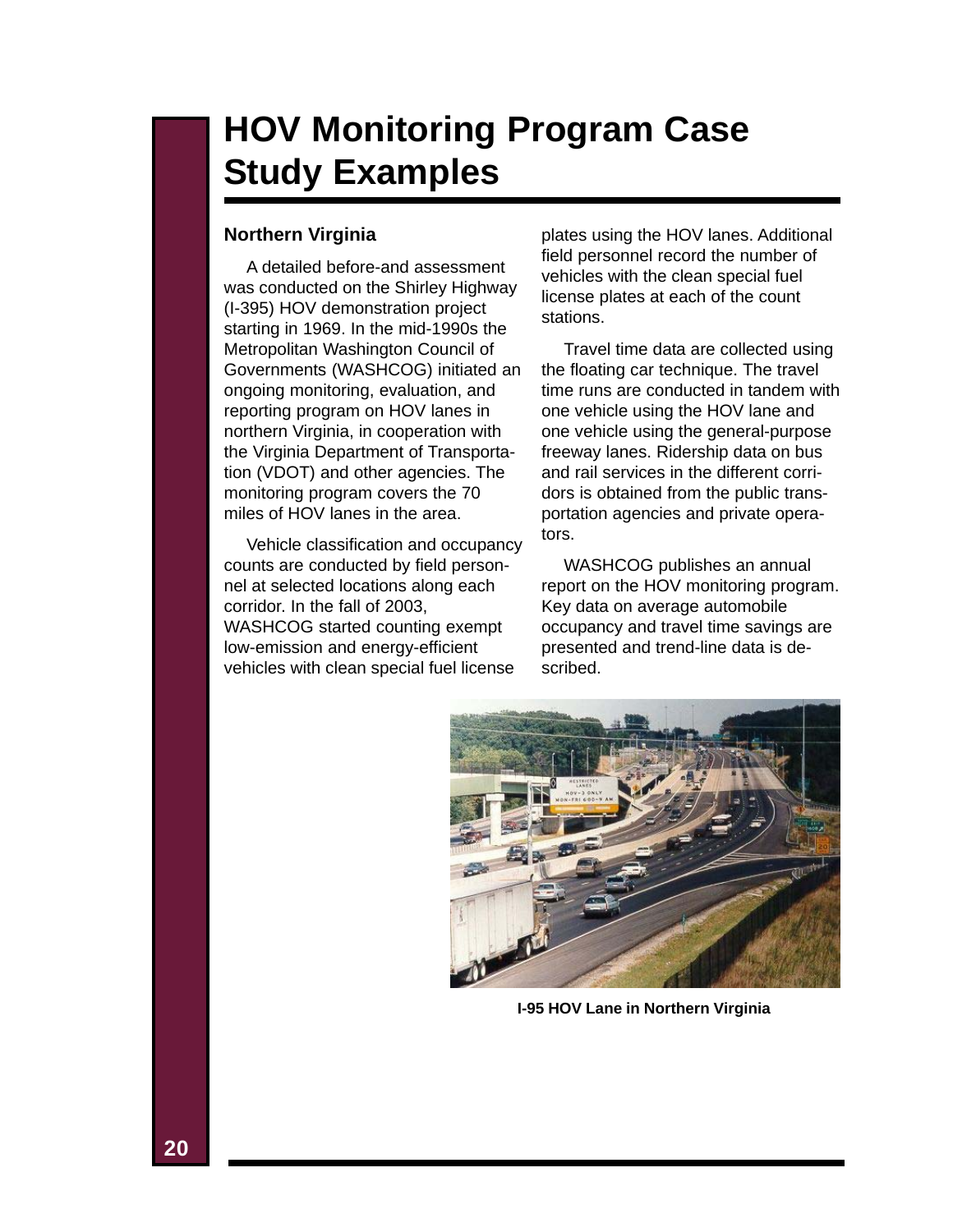#### **Houston**

Currently, approximately 104 miles of HOV lanes are in operation in six corridors in Houston. The evaluation procedures and data collection activities associated with evaluating the effectiveness of the Houston HOV lanes have evolved over the years since the opening of the I-45 North contraflow demonstration project in 1979. The Texas Department of Transportation (TxDOT) and the Metropolitan Transit Authority of Harris Count (METRO) have sponsored this effort. The Texas Transportation Institute has conducted the data collection and analysis efforts.

Vehicle and occupancy counts are conducted quarterly on the HOV lanes and the general-purpose freeway lanes. Both vehicle and occupancy counts were initially conducted by field personnel. Tube counters are now used to obtain vehicle counts, while vehicle-occupancy counts are still conducted by field personnel. The number of vehicles parked at the parkand-ride and park-and-pool lots is also counted quarterly.

Travel-time runs were initially conducted using the floating car technique. The data collection method changed after the implementation of TranStar, the

advanced transportation management center, and the automated vehicle identification (AVI) system. The speed data from the AVI system is used to estimate travel times for the HOV lanes and the general-purpose freeway lanes.

Surveys of bus users, carpoolers, and vanpoolers using the HOV lanes and single occupant vehicles in the general-purpose freeway lanes have been conducted to obtain information on user's and non-user's perception of HOV lane utilization, reasons for mode choice selection, and general attitudes toward the HOV lanes. Data collection activities were also conducted to monitor the QuickRide value pricing demonstration program.

The METRO transit police are responsible for responding to crashes in the HOV lanes and for maintaining the crash records. METRO Transit Police are also responsible for enforcing vehicle-occupancy levels and provide a summary of the violation rates.

Detailed reports, quarterly summary reports, brochures, and PowerPoint presentations have all been used to present the results of the monitoring activities.

![](_page_22_Picture_8.jpeg)

**I-10 West HOV Lane in Houston**

![](_page_22_Picture_11.jpeg)

![](_page_22_Picture_12.jpeg)

![](_page_22_Picture_13.jpeg)

![](_page_22_Picture_14.jpeg)

![](_page_22_Picture_15.jpeg)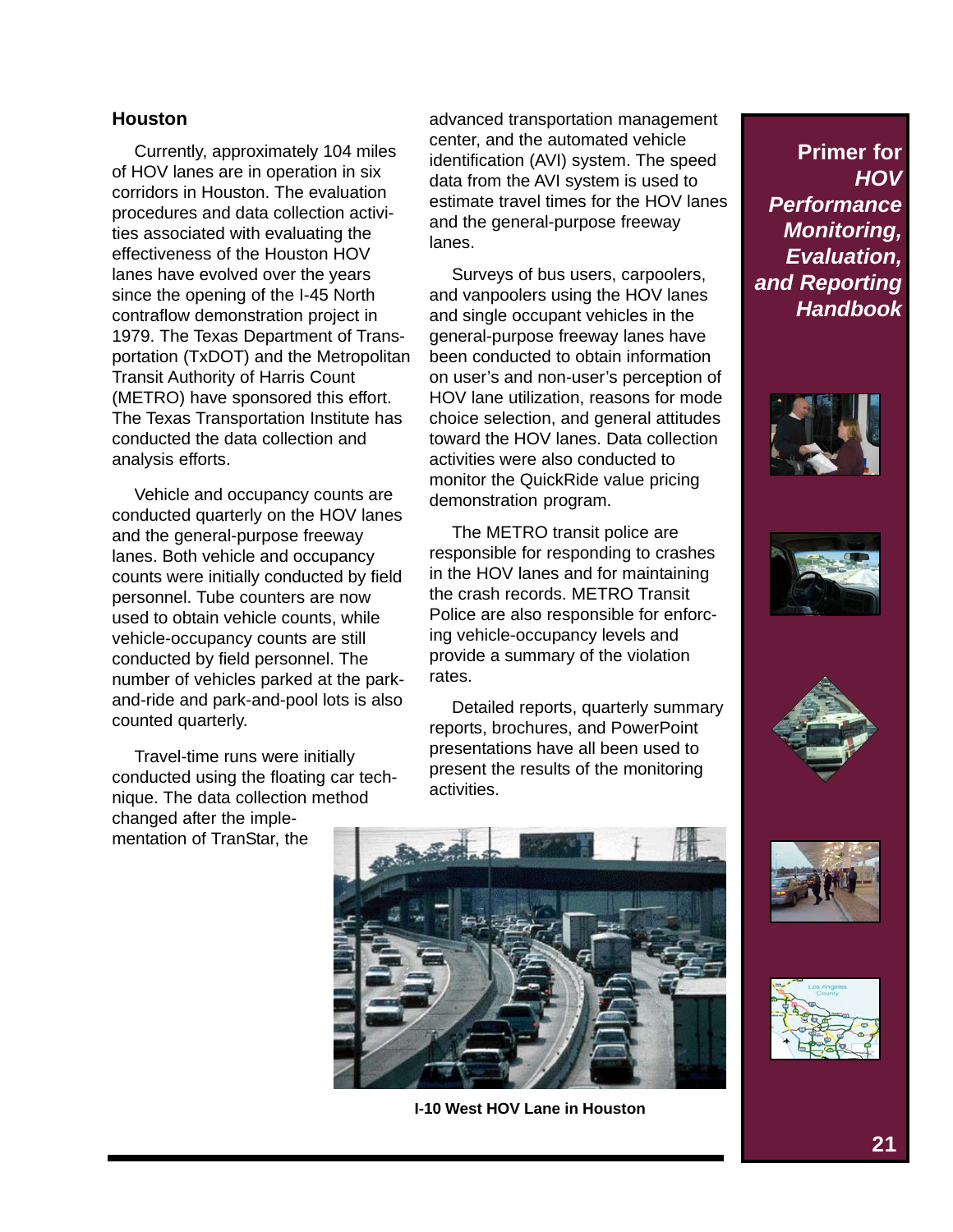#### **Puget Sound Region**

A monitoring program has been conducted on HOV facilities in the Puget Sound Region since the opening of the I-5 HOV lane in 1983. The monitoring, analysis, and reporting process represents the coordinated efforts of the Washington State Department of Transportation (WSDOT), the Washington State Transportation Center (TRAC), transit agencies, and other groups. The monitoring program covers the approximately 200 miles of HOV lanes in the region.

Many of the data collection techniques have progressed from manual methods to the use of electronic sensors and other advanced technologies as part of the FLOW system. The presentation of information from the monitoring program has also evolved from printed reports to extensive use of the Internet, including providing access to different databases.

The FLOW system is a coordinated network of traffic monitoring, measuring, information dissemination, and control devices operated on the Interstate and urban state highways in the region. Monitoring and measuring elements include closed-circuit televi-

and provides policy guidelines relating to different elements of the HOV system.

The HOV lane monitoring program focuses on four main elements. These elements are vehicle volumes in the HOV and general-purpose freeway lanes, vehicle-occupancy levels, bus ridership, and travel times in the HOV lanes and general-purpose freeway lanes. Enforcement levels and violation rates, and user and non-user attitudes are also monitored. Procedures for acquiring vehicle volume data from the FLOW system, performing analyses, and presenting outputs have been developed and documented by TRAC.

Vehicle-occupancy data is collected by visual inspection at 15 routine data collection sites. Bus ridership information is obtained from the four transit authorities in the region. Public opinion surveys are conducted on a periodic basis. The number of warnings and citations issued for occupancy violations and the number of calls to the regional peer violation reporting telephone hotline (764-HERO) are monitored.

sion and electronic sensors. Information dissemination techniques include variable message signs, highway advisory radio, and the WSDOT Internet site. Control devices include HOV lanes and meters at selected freeway entrance ramps.

The *Washington State Freeway HOV System Policy*, published in 1991, outlines objectives of the HOV system in the state

![](_page_23_Picture_9.jpeg)

**I-5 HOV Lane in the Puget Sound Region**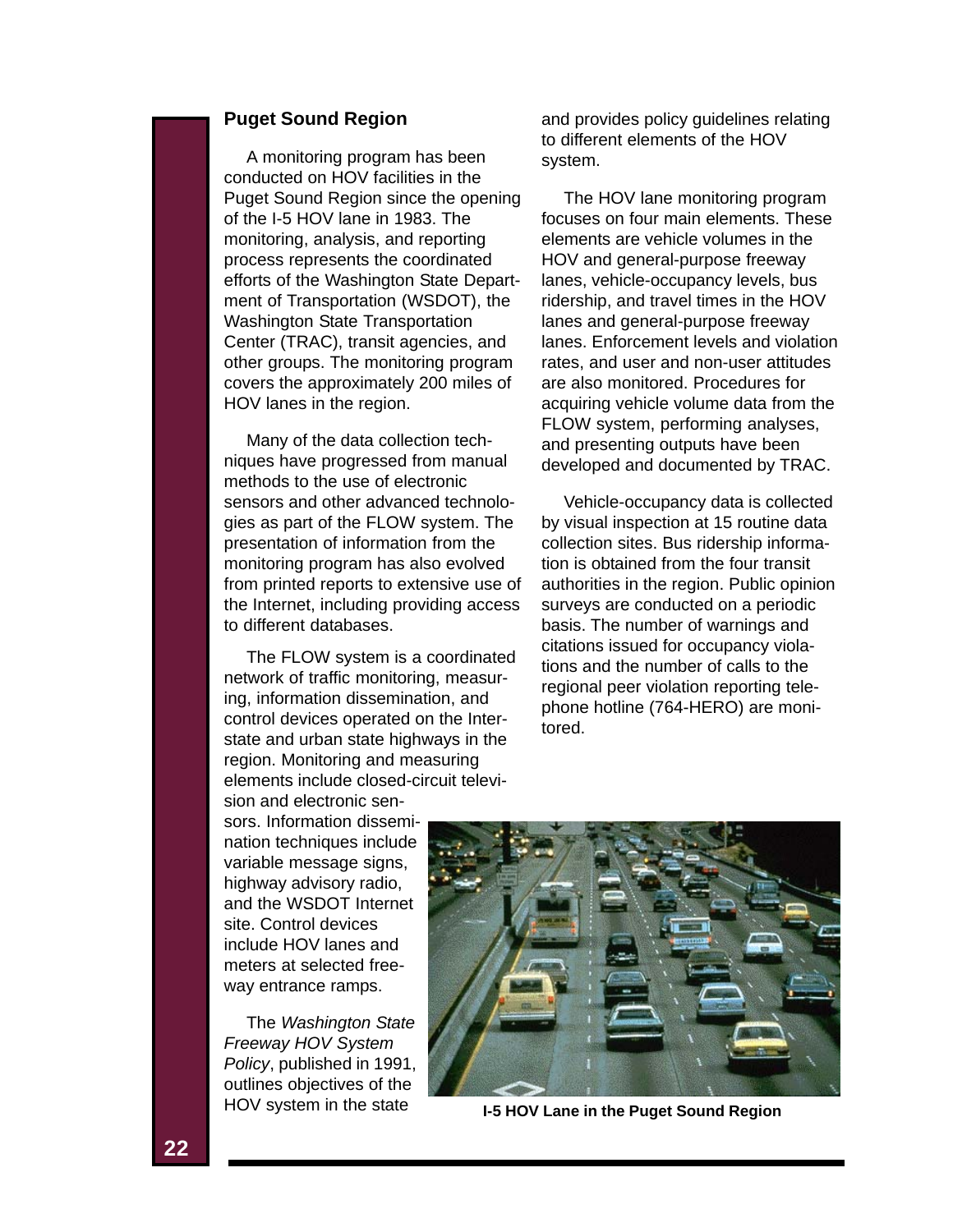#### **Los Angeles**

An extensive evaluation was conducted on the El Monte Busway, which was opened in 1973. As other HOV lanes were implemented in Los Angeles, they were included in the ongoing monitoring efforts by the California Department of Transportation (Caltrans).

Building on previous studies and agency efforts, the Los Angeles County Metropolitan Transportation Authority (LAMTA) initiated an HOV performance program study in 2000. The study was conducted to develop a comprehensive monitoring and evaluation program for the 380-mile HOV system.

The project represented the coordinated efforts of agencies in Los Angeles. The MTA was the lead agency, with support and involvement from Caltrans District 7 and Caltrans Headquarters. A Project Advisory Committee (PAC), composed of representatives from other agencies, helped guide the study. The study was conducted by a consulting team headed by Parsons Brinkerhoff, Inc.

The data needed for the performance program was obtained from existing sources, and additional collection activities were conducted. Vehicle volume information was obtained from the Caltrans Traffic Monitoring Group

**Q 110** NORTH Q 105 WEST CARPOOLS CARPOOLS ONLY ONLY

**The I-110 and I-105 HOV Lanes in Los Angeles**

loop data. Vehicle-occupancy counts were conducted manually by Caltrans staff. Bus ridership was obtained from transit operators.

Caltrans staff performed travel time runs – called tachometer (tach) runs because the travel time and delay data are recorded automatically from the vehicle tachometer – in the HOV lanes and the general-purpose freeway lanes. The Caltrans Moving Vehicle Run Analysis Package was used to extract the data and transfer it into a spreadsheet format for analysis.

Market research activities included focus groups and executive interviews. A mail out/mail back survey was distributed to the owners of vehicles observed using the HOV lanes, the general-purpose freeway lanes, and freeways without HOV lanes. A telephone survey of the general public and an on-board survey of passengers on buses operating in the HOV lanes was conducted.

Data from the Caltrans Traffic Accident Surveillance and Analysis System was used in the performance monitoring program. The economic viability of the existing HOV lanes were examined using a modified version of the Cal-B/C Model, which is the standard for evaluating transportation projects in California.

> Methods used to present the results of the performance monitoring program including periodic newsletters, technical memoranda, and a detailed final report. An executive summary, *Eleven Things You Should Know about Carpool Lanes in Los Angeles County*, was widely distributed to agency management personnel, policy makers, and other groups.

![](_page_24_Picture_13.jpeg)

![](_page_24_Picture_14.jpeg)

![](_page_24_Picture_15.jpeg)

![](_page_24_Picture_16.jpeg)

![](_page_24_Picture_17.jpeg)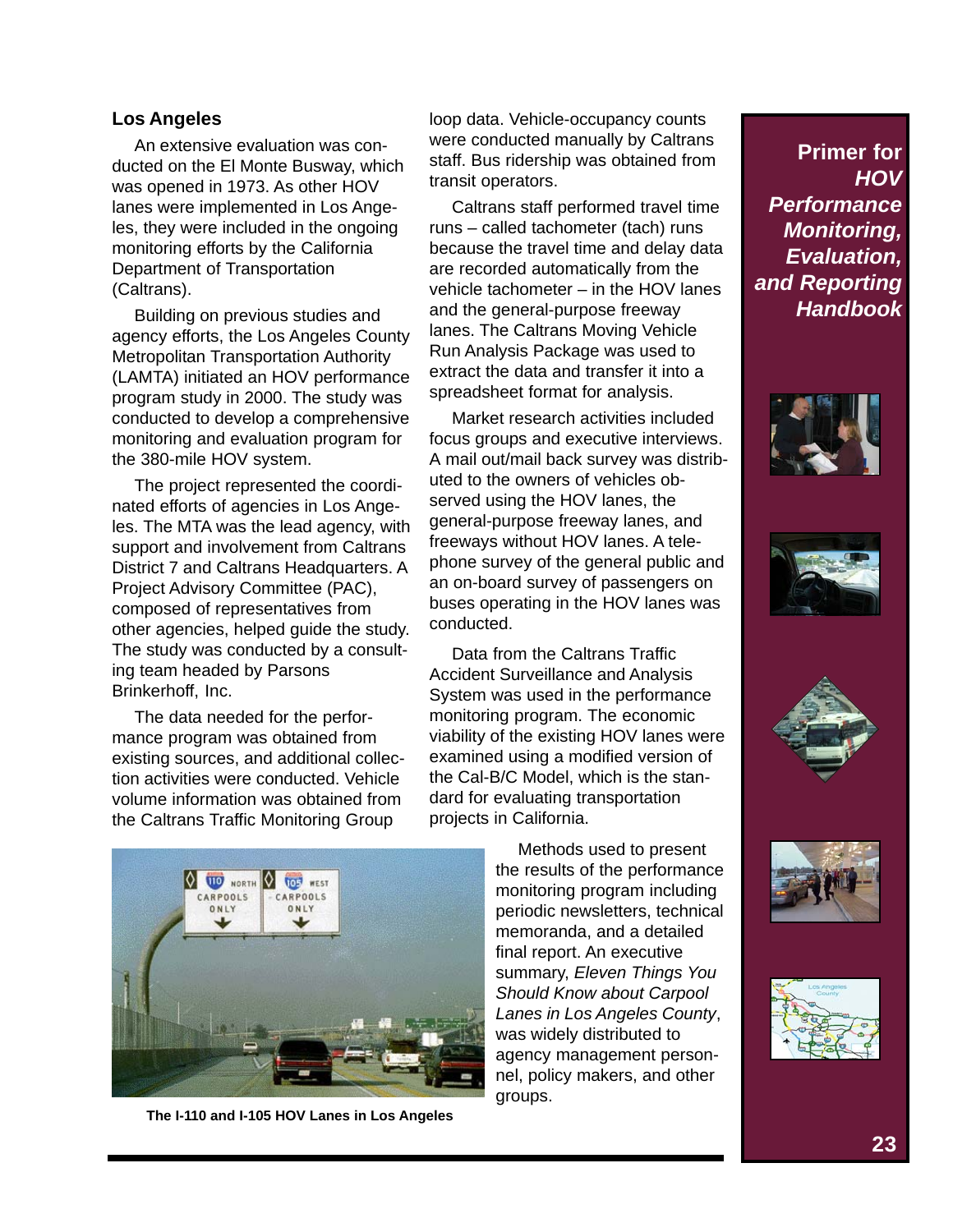#### **Minneapolis**

The I-394 case study provides an example of an extensive before-andafter evaluation, an ongoing monitoring program, and a HOT project assessment. The Minnesota Department of Transportation (Mn/DOT) was the lead agency in these efforts, with assistance from SRF, Inc., and other consulting firms. An extensive before-and-after study of the interim and the final HOV lanes on I-394 was initiated prior to the opening of the interim facility in 1985. The I-394 evaluation program included regular vehicle and occupancy counts on the HOV lane, mainlanes, and parallel facilities. Travel time runs were conducted and accident data and violation rates were monitored. Surveys were conducted of users and nonusers, and the different marketing and public information programs were evaluated.

Mn/DOT collects and analyzes key data for the I-394 HOV lanes and the concurrent flow HOV lanes on I-35W on a quarterly basis. Information on the number of vehicles moved in the HOV

lane, the general-purpose freeway lanes, and the total facility is presented. The percentage of total person movement, the average automobileoccupancy rate, and the average busoccupancy rate are also provided. Historical data for the previous four quarters is presented to highlight trend lines and changes in use levels.

A comprehensive evaluation is being conducted on the MnPASS HOT project. The evaluation includes two separate, but coordinated elements; an assessment of the system performance and an assessment of user and non-user attitudes. The system performance component focuses on assessing the impact of the project on the operation of I-394. Speed, travel time, trip time reliability, system throughput, safety, enforcement, and roadway operations are being examined. The reliability and efficiency of the MnPASS toll components are also being evaluated. The attitudinal component is monitoring changes in travel behavior and attitudes associated with the MnPASS project.

![](_page_25_Picture_5.jpeg)

**Sign Showing Rates for the MnPASS I-394 Lanes in Minneapolis**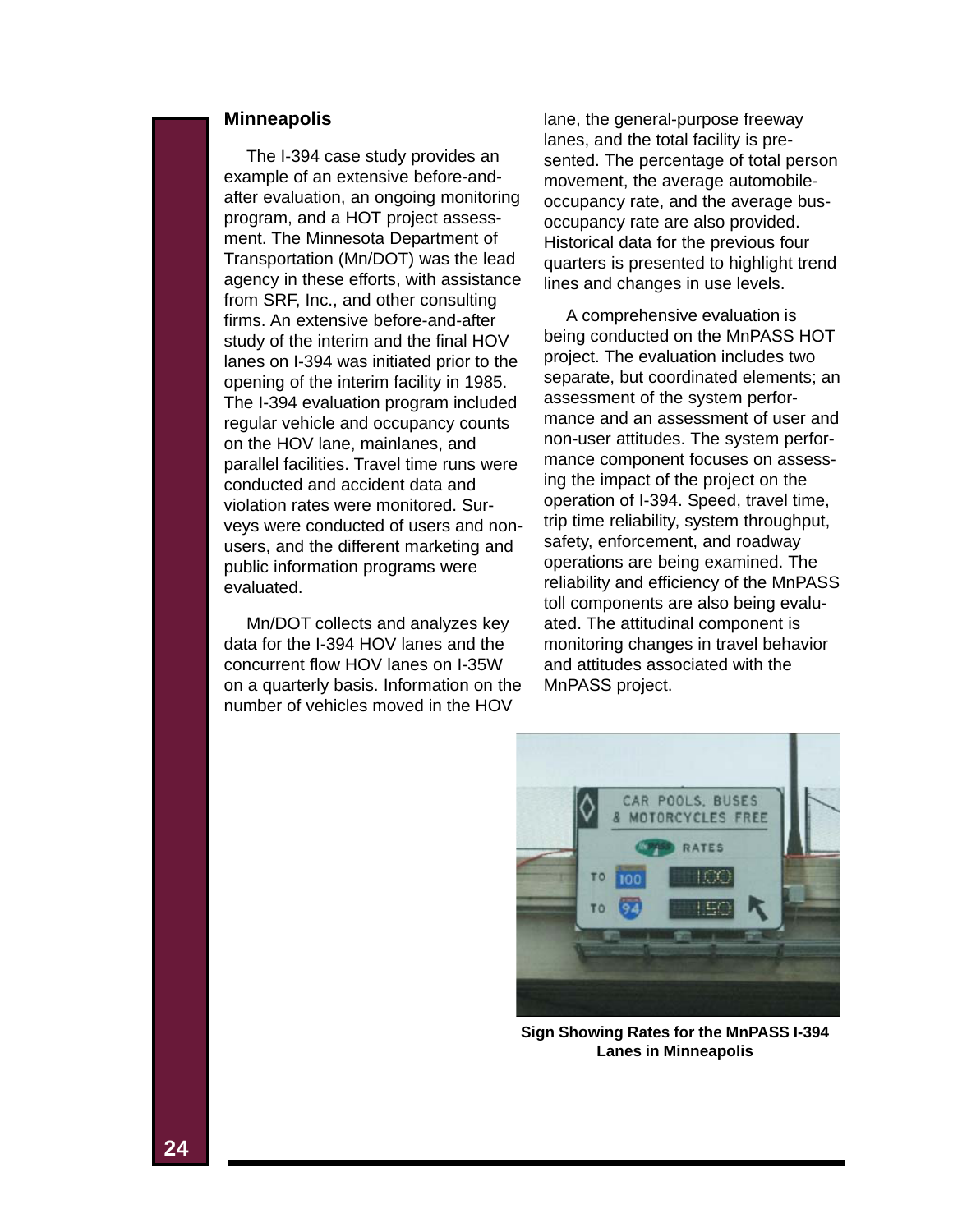#### **San Diego**

The I-15 Express Lane in San Diego provides an example of a HOT project evaluation. The initial demonstration project, called ExpressPass, and the ongoing HOT project, FasTrack™, represent the joint efforts of the San Diego Council of Governments (SANDAG), Caltrans, the Metropolitan Transit Development Board (MTDB), and the California Highway Patrol (CHP). Personnel from San Diego State University, the University of California, Irvine, and consulting firms assisted with some of the data collection and analysis activities.

The following elements represent examples of the current data collection and analysis activities.

The FasTrack™ Customer Service Center maintains monthly summaries of FasTrack™ account activity. Items tracked include FasTrack™ application requests, complaints/comments, and account maintenance.

Data on vehicle volumes on the I-15 Express Lanes are obtained through inductive loops. The weekday daily

average for all vehicles and for HOVs, FasTrak<sup>™</sup> vehicles, and tags with invalid reads are summarized on a monthly basis. FasTrak<sup>™</sup> records daily toll revenues.

**Dieg**o CHP maintains a monthly log of the enforcement levels – hours allotted and hours worked by officers in patrol cars and motorcycles – and the number of citations and verbal warnings issued.

Market research techniques have been used at different times to obtain information from HOV lane users. FasTrak<sup>™</sup> patrons, and the general public. In the fall of 1997, a telephone survey was conducted of 1,500 commuters in the San Diego area to obtain information on travel modes, perceptions about the I-15 HOV lane, and the ExpressPass program. A total of 500 ExpressPass customers were included in the survey. In January 2005, SANDAG mailed a survey to 18,000 FasTrak<sup>™</sup> customers. The survey contained three questions relating to use of the FasTrak™ Customer Service Center.

![](_page_26_Picture_8.jpeg)

**Sign Showing the Rate for the I-15 Express Lane in San**

![](_page_26_Picture_10.jpeg)

**Primer for**

*Handbook*

*Performance Monitoring, Evaluation, and Reporting*

*HOV*

![](_page_26_Picture_11.jpeg)

![](_page_26_Picture_12.jpeg)

![](_page_26_Picture_13.jpeg)

![](_page_26_Picture_14.jpeg)